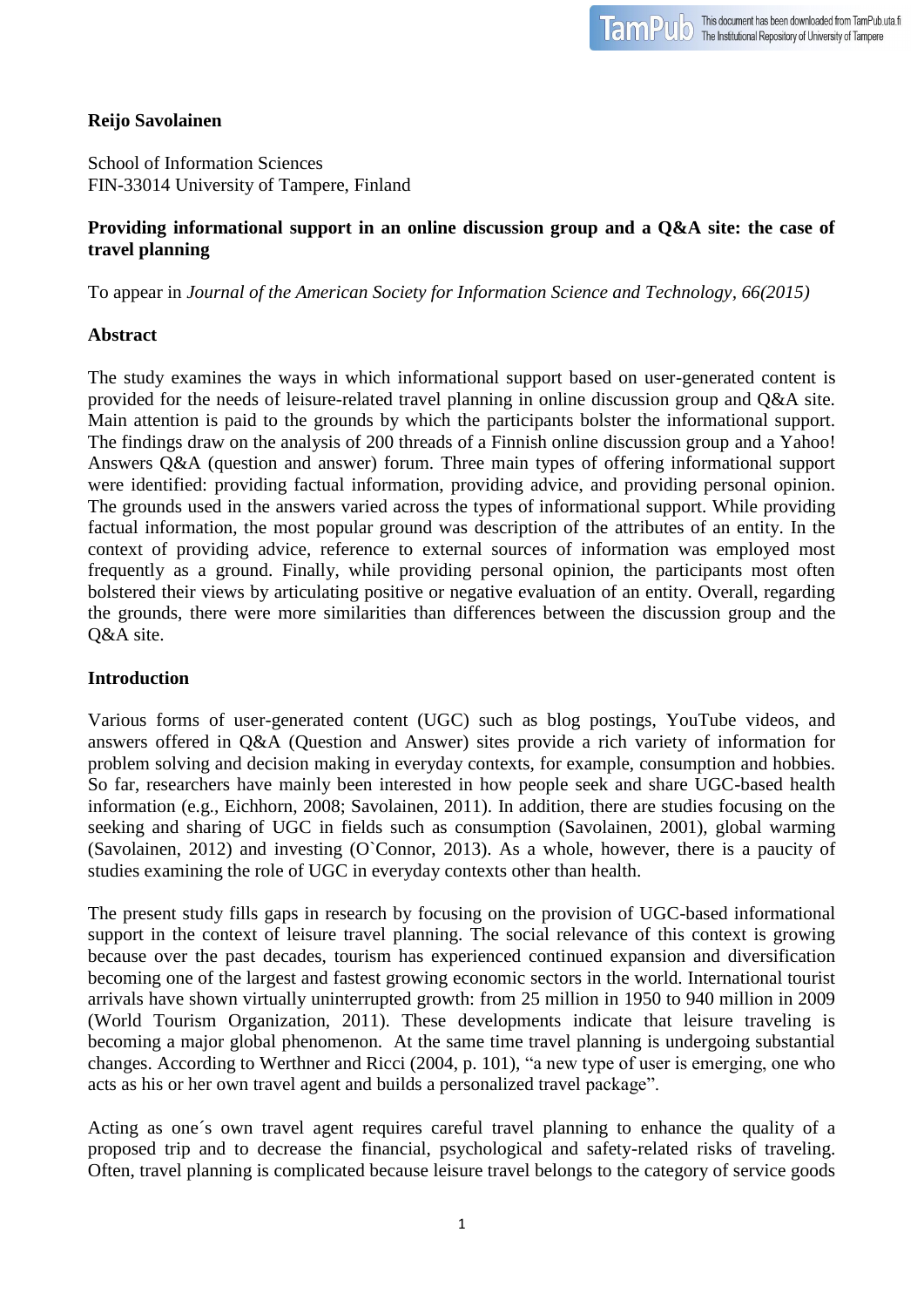or "experience goods" that are characterized by intangibility, perishability, heterogeneity, and simultaneous production and consumption (Arsal et al., 2010, p. 401). Since information about service goods cannot easily be determined before purchase, travel is a high-risk consumption. To reduce risks, consumers may seek information from diverse sources such as travel guidebooks and people with travel experience. Easy availability of UGC in online forums has substantially improved the opportunities to evaluate the nature of service goods in the process of travel planning. Prospective travelers can examine hotel reviews, photos, videos and other material that have been posted online by fellow consumers (Xiang & Gretzel, 2010). Virtual tourist communities such as *Tripadvisor* and *LonelyPlanet* provide UGC of this type, enabling tourists to exchange experiences on topics of common interests. On the other hand, the quality of informational support may vary because UGC tends to be "a mixture of fact and opinion, impression and sentiment, founded and unfounded tidbits, experiences, and even rumor" [\(Blackshaw & Nazzaro, 2006, p. 4\)](http://www.sciencedirect.com/science/article/pii/S0261517709000387#bib4).

The present study was inspired by the need to specify the above picture: what kind of UGC-based informational support is available in online forums, how is it offered to users, and how well is informational support of this kind bolstered by providing grounds for one´s views? Further, are there differences in the provision of UGC in online forums of various types? To my knowledge, these questions are unique and there are no prior investigations about this topic. Therefore, an empirical case study was conducted by comparing how UGC-based informational support is provided in an online discussion group and a Q&A site for prospective travelers to Italy. Even though the study is explorative and concentrates on a particular group of people offering informational support in the forums of social media, it nevertheless serves more general ends by elaborating the picture of information sharing in online forums.

The remainder of the article is organized as follows. The next section presents the literature review by concentrating on the features of travel-related UGC and its sharing in online forums. Then, the conceptual framework and research questions of the study are specified and the empirical research design is described, followed by the report and discussion of the empirical findings.

## **Background**

#### *Discussion Groups and Q&A Sites as Forums for Providing Informational Support*

Internet discussion groups date back to the 1990s, and they can be characterized as web versions of Usenet newsgroups that were established in the early 1980s. Messages submitted to discussion groups are contained in threads, where they appear one after another so that the first post starts the thread focusing on a topic. A thread is a collection of posts, usually displayed from oldest to latest. A thread can contain any number of posts, including multiple posts from the same contributors, even if they are one after the other.

The use of discussion groups has been reviewed in numerous studies since the 1980s both in workrelated and non-work contexts such as health (Eichhorn, 2008; Matzat, 2004). The review presented below concentrates on the leisure context. In a hobby-related study Lee and Trace (2009) examined the ways in which collectors of rubber ducks exchange information and respond to the needs of this special community. They found that the rubber duck community, through its online forums, was willing to help almost anyone interested in such objects. Similar to virtual tourist communities, such forums operate a *gift economy* in which information is shared freely. More recently, based on the analysis of messages posted to eBay online discussion boards, Case (2010) investigated how coin collectors tried to reduce uncertainty in the course of online coin purchases. The findings indicate that collectors experience various uncertainties regarding their objects of interest and proceed down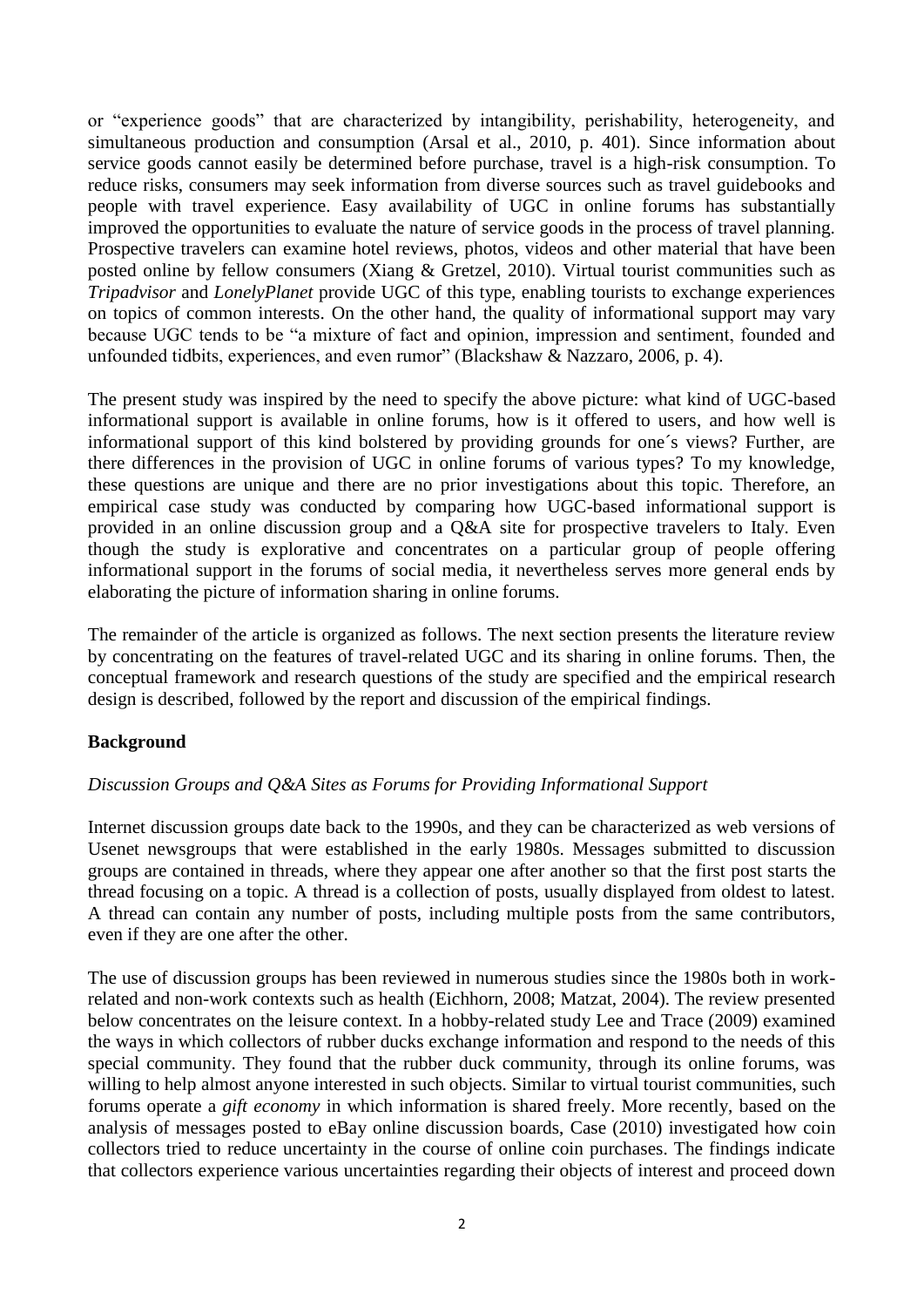a series of avenues that might offer additional information. It appeared that the participants offering and accepting advice are not in competition with one another and, therefore, the information exchanged is assumed to be sincere. However, information provided by the coin collectors may not be definitive, giving no guarantee of further help.

In recent years, Q&A sites have become popular forms of social reference services. The utilization of these forums is based on the practice in which *askers* post their questions to a public Q&A site and then receive comments from *answerers*, i.e., anyone who is willing to share his or her knowledge about an issue at hand. On the other hand, interaction on Q&A sites is constrained by the setup of the architecture, which has a strict question and answer format. Q&A threads must start with a question, and the participants mainly interact by answering the question, not by addressing one another. Furthermore, different from online discussion groups, one cannot answer more than once within a thread nor can one answer oneself (Adamic et al., 2008, p. 667). Q&A forums also differ from discussion groups with regard to promptness of answering: in Q&A sites, most answering activities tend to take place within the first hours after a question had been posted (Chua & Banerjee, 2013). If multiple answers are provided, the user may select a particular answer as the "best answer" and the system marks the questions as "resolved". Furthermore, on Q&A platforms such as in Yahoo! Answers there is a time limit: if a question does not get any answers 4 days after being posted, it will automatically expire and be deleted from the system; however, if needed, the questioner may extend this period (Wu & Korfiatis, 2013). In discussion groups, there are no such time limits. Hence, threads can cover periods of several years, and the participants can add new comments as the discussion about a topic goes on.

So far, the majority of Q&A studies are empirical investigations focusing on the types and content of questions and answers, the quality and speed of answers and information-seeker satisfaction in community question answering, and the ways in which Q&A sites are used (Chua & Banerjee, 2013; Gazan, 2011; Oh, 2012; Shah et al., 2009). Similar to studies of discussion groups, however, there is a lack of investigations reviewing how leisure-related UGC is provided and used in Q&A forums.

## *Information Seeking and Sharing in the Context of Travel Planning*

According to Chang (2009, p. 719), prospective travelers are usually occupied by questions such as

- Where to go: selecting destinations and sightseeing locations
- How to get there: deciding on transportation methods
- When to do what: arranging schedules and itineraries
- Where to stay: finding accommodations, such as hotels
- What to be aware of: knowing about safety and cultural issues
- What to budget: controlling expenses, learning about local currency

Other studies have confirmed that the above questions are typical to prospective travelers (Hwang et al., 2009; Jansen et al., 2008). This suggests that travel planning is comprised of a network of subdecisions regarding the variety of issues such as the choice of destination, travel dates, overall budget, hotel, and attractions (Hwang et al., 2009).

Gursoy and McCleary (2004) forecasted that information seeking for the needs of travel planning will increasingly take place in the Internet, due to the low cost and ease of information searching. Recently, with the growing popularity of social media, much of the research interest has been directed to the role of UGC in travel planning. According to Arsal and associates (2010, p. 400), travelers tend to favor UGC because it originates from consumers who have experienced the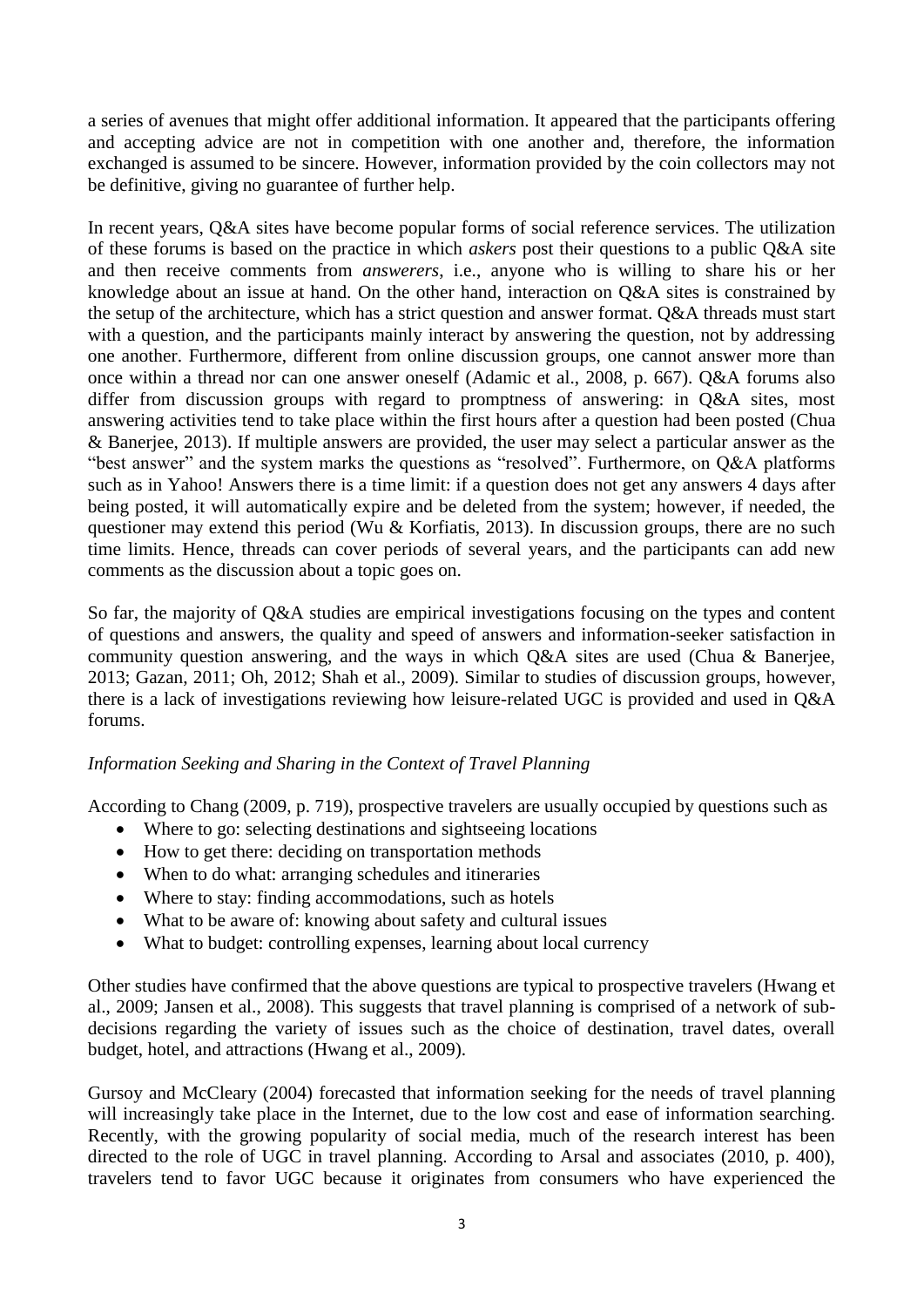destination in question. Ayeh and associates (2013, p. 439) devote specific attention to the role of *electronic word of mouth* (eWOM) which is defined as a type of UGC. The sharing of eWOM is based on unsolicited and self-reported provision of authentic and rich consumer feedback from those with travel experience.

So far, however, there are no conclusive findings about the usefulness of travel-related UGC (Kim et al., 2013). Cox and her colleagues (2009) found that although websites providing UGC are popular among travelers, these sources are not yet considered to be as trustworthy as existing sources of travel information such as government-sponsored tourism websites. UGC is perceived as an additional source of information that travelers consider as part of their information search process, rather than as the only source of information. Burgess and his associates (2009) explored the benefits and concerns of UGC among online consumers. The findings indicate a paradoxical setting. On the one hand, the respondents trusted travel-related UGC because it originates from 'real' experiences by 'real' people. On the other hand, UGC was not judged as trustworthy because the content that is posted may be faked by someone with a vested interest. Further concerns were related to the tendency for people to contribute commentary to UGC only when they had very positive or very negative things to say. Thus, UGC may not necessarily represent the 'average' traveler´s experience.

#### **Conceptual Framework**

The review of earlier studies provided useful background for the development of the research framework and the formulation of the research questions. First, previous studies showed that prospective travelers seek information in order to decrease risks involved with traveling and to enhance the quality of a proposed trip. Second, earlier investigations devoted attention to the growing importance of UGC in information seeking although the informational support provided by UGC may be subjectively biased.

The present study elaborates the above picture by concentrating on the provision of UGC-based informational support in a discussion group and a Q&A site. The practice of providing informational support for travel planning can simply be described as follows. Individuals motivated to help others in travel planning read messages posted by prospective travelers to discussion groups or Q&A sites. The messages may contain explicit questions directed to the readers. Help providers can offer informational support for prospective travelers by sharing their experiences and making recommendations about the choice of a destination, for example. To bolster their answers, help providers may draw on grounds of various kinds, for example, by providing a reference to a website offering further information about a destination. However, such grounds bolstering the informational support are not necessarily explicated.

The present study concentrates on the ways in which the providers of UGC bolster their views by drawing on grounds of some kind. Since the architectures of discussion groups and Q&A forums differ, this may be reflected in the ways in which informational support is provided and how it is bolstered. We may hypothesize, for example, that discussion groups offer more opportunities to report personal experiences as a ground because different from Q&A, a participant is allowed to post multiple messages.

To identify the types of informational support provided by the contributors, the present study draws on the categories originally developed by Cutrona and Suhr [\(1992\)](http://informationr.net/ir/15-4/paper438.html#Cutrona1992). The same categories were used in an earlier study examining the strategies for providing informational support in blogs focusing on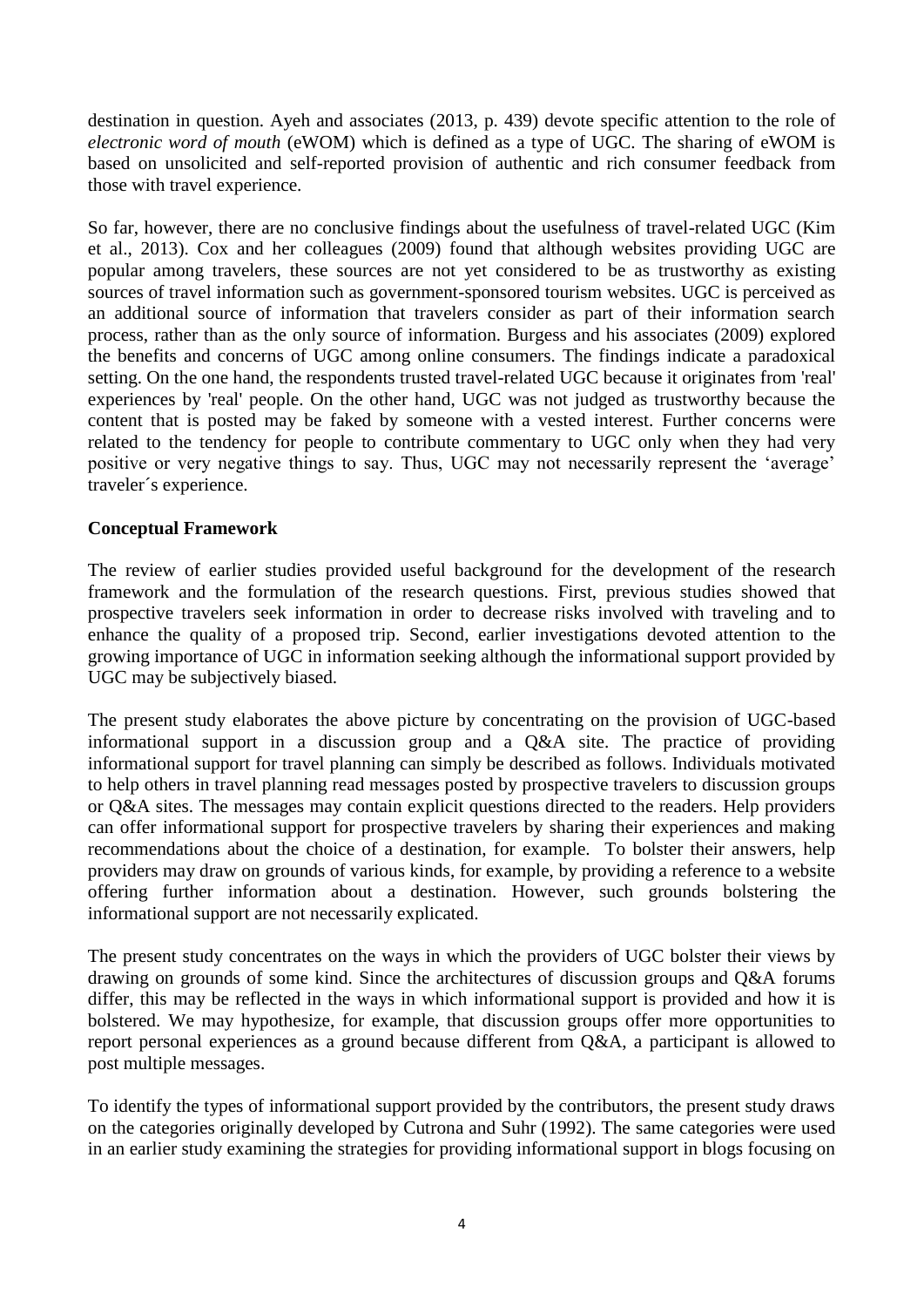dietary projects (Savolainen, 2010). Cutrona and Suhr (1992) identified three main types of informational support:

- Suggestions and advice (offering ideas and suggesting actions)
- Referral (referring the recipient to some other source of help)
- Teaching (providing detailed information, facts, or news about the situation or about skills needed to deal with the situation).

Based on the preliminary analysis of the empirical data, the above categories were modified for the needs of the present study so that they correspond better to the nature of travel-related UGC available in discussion groups and Q&A sites. Thereby, three main types of providing informational support were identified.

- *Providing factual information* (for example, The local train ticket from Rome to Naples costs 30 euros)
- *Providing advice* (for example, Remember to stamp you train ticket before entering the train because otherwise you may be fined a penalty charge of 60 euros by the conductor)
- *Providing personal opinion* (for example, In my view, local train tickets are relatively cheap in Italy).

Of the above categories, Providing Factual Information is closely related to "teaching" (a term proposed by Cutrona and Suhr, 1992), while Providing Advice corresponds to the category of Suggestions and Advice. Finally, Providing Personal Opinion is a new category that is lacking from the framework developed by Cutrona and Suhr (1992). This category was identified inductively from the empirical data. The category of Referral identified by Cutrona and Suhr (1992) is not used in the present study because referring the recipient to some other source of help is perceived as a ground that can be used to bolster the provision of factual information, advice, or personal opinion.

The grounds used to bolster the provision of informational support are mainly classified by drawing on the categories of a study examining the use of informational cues among prospective homebuyers (Savolainen, 2009) Most of these categories originate from the study conducted by Zhang and associates (2008). They identified cognitive mechanisms such as Comparison, Explanation and Generalization that people employ while interpreting the relevance of information available in diverse sources. Due to their generic nature, such categories also appeared to be relevant as grounds that an information provider can employ to bolster a factual claim, piece of advice or personal opinion. As a result, the following categories are used to indicate the grounds bolstering informational support.

- *Comparison by differentiation*. An entity is characterized by an individual attribute by pointing out that the entity is different to another entity (for example, Hotel X is more expensive than hotel Y)
- *Comparison by similarity*. An entity is characterized by an individual attribute by pointing out that the entity is similar to another entity (for example, Hotel X is located in the same region as hotel Y)
- *Description*. Presenting a non-evaluative (neutral) characterization of an entity by depicting its attributes (for example*, Pompeii is located south*-west of Mount Vesuvius)
- *Explanation*. The entity is characterized by an individual attribute that is perceived as causal because it is seen as a factor capable of producing positive or negative consequences for actors in the future (for example, If you walk alone in dark alleys, you may be robbed of your money)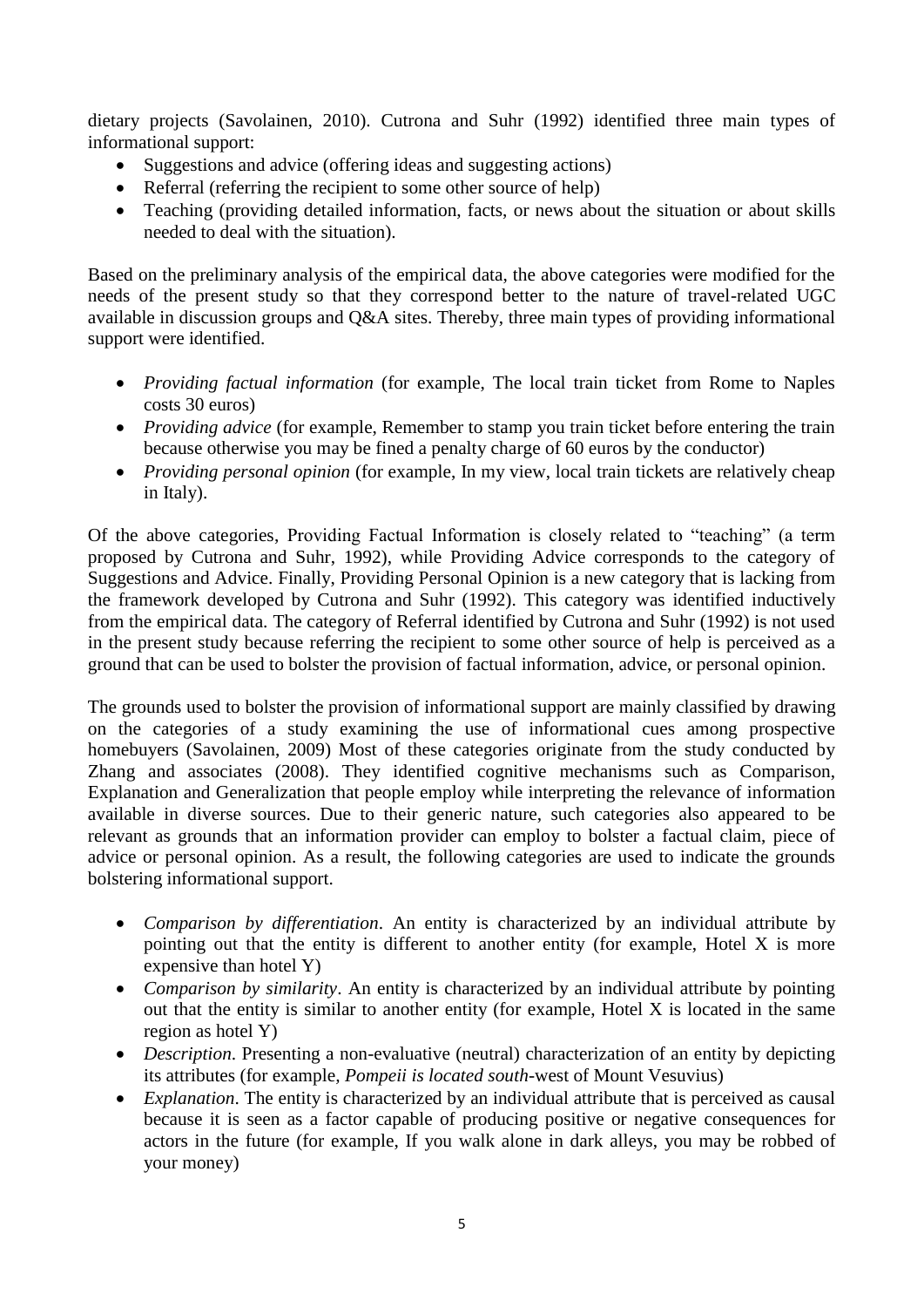- *Positive evaluation* of an entity, based on one´s beliefs or actual experiences (for example, In hotel X, the staff were very helpful to me)
- *Negative evaluation* of an entity, based on one´s beliefs or actual experiences (for example, In hotel Y, the receptionist was rude to me)
- *Positive generalization.* Presenting a positive summary view of the attribute(s) of an entity (for example, Most local residents in Southern Italy are very welcoming to foreign tourists)
- *Negative generalization*. Presenting a negative summary view of the attribute(s) of an entity (for example, In big cities like Rome, local cab drivers often rip off naïve tourists)
- *Reference to an external source of information* (for example, a Wikipedia article on Milan).

#### **Research Questions**

Drawing on the above framework, the present study addresses the following research questions:

- How are the grounds of various kinds employed to bolster UGC-based informational support while offering factual information, advice and personal opinion?
- What kind of similarities and differences can be identified in the employment of the grounds in the discussion group and Q&A site?

In order to sharpen the focus of the study, a few limitations appeared to be necessary. Although online forums can also provide emotional support, the present study reviews the provision of informational support only. This is because the preliminary analysis of the empirical data revealed that the provision of emotional support plays a marginal role in travel-related forums. The data indicated, for example, that only 4% of the answers offered in the Q&A site provided emotional support, for example, by encouraging hesitant travelers to visit Sicily, despite some risk of earthquakes. This finding is consistent with the conclusion drawn by Sun and associates (2012). They characterized online Q&A communities as "issue-oriented," that is, community users tend to focus on knowledge exchange per se, with little socializing or sharing emotional experiences. Another limitation of the present study is that the information needs giving rise to questions articulated in online forums will not be reviewed. Therefore, no attempt will be made to detail the connections between the questions of various types presented and answers provided in the online forums. Finally, the present study does not review how the prospective travelers assess the relevance of the UGC-based informational support. Given the space restrictions alone, the above issues would have required a separate study.

## **Empirical Data**

The present study focuses on UGC offering informational support for prospective travelers to Italy. This country was chosen because Italy is one of the most popular tourist destinations all over the world. Globally, Italy is ranked 5<sup>th</sup> measured by international tourist arrivals (43.6 million arrivals in 2010, see World Tourism Organization, 2011). The empirical data were gathered in spring 2013 from Yahoo! Answers, a major international Q&A site, and *Suomi24* (Finland24), a Finnish online discussion platform.

Yahoo! Answers [\(http://answers.yahoo.com/\)](http://answers.yahoo.com/) entails 26 main topical categories, for example, Environment, Health, and Travel. The category of Travel consists of country-specific sub-categories such as Italy. The empirical study focused on this category. To obtain a sufficient number of articulations of UGC-based informational support, only threads containing at least five messages were included in the sample. More specifically, 100 consecutive threads from newest to oldest with 5+ messages posted to the sub-category of Italy (Resolved Questions) were downloaded for the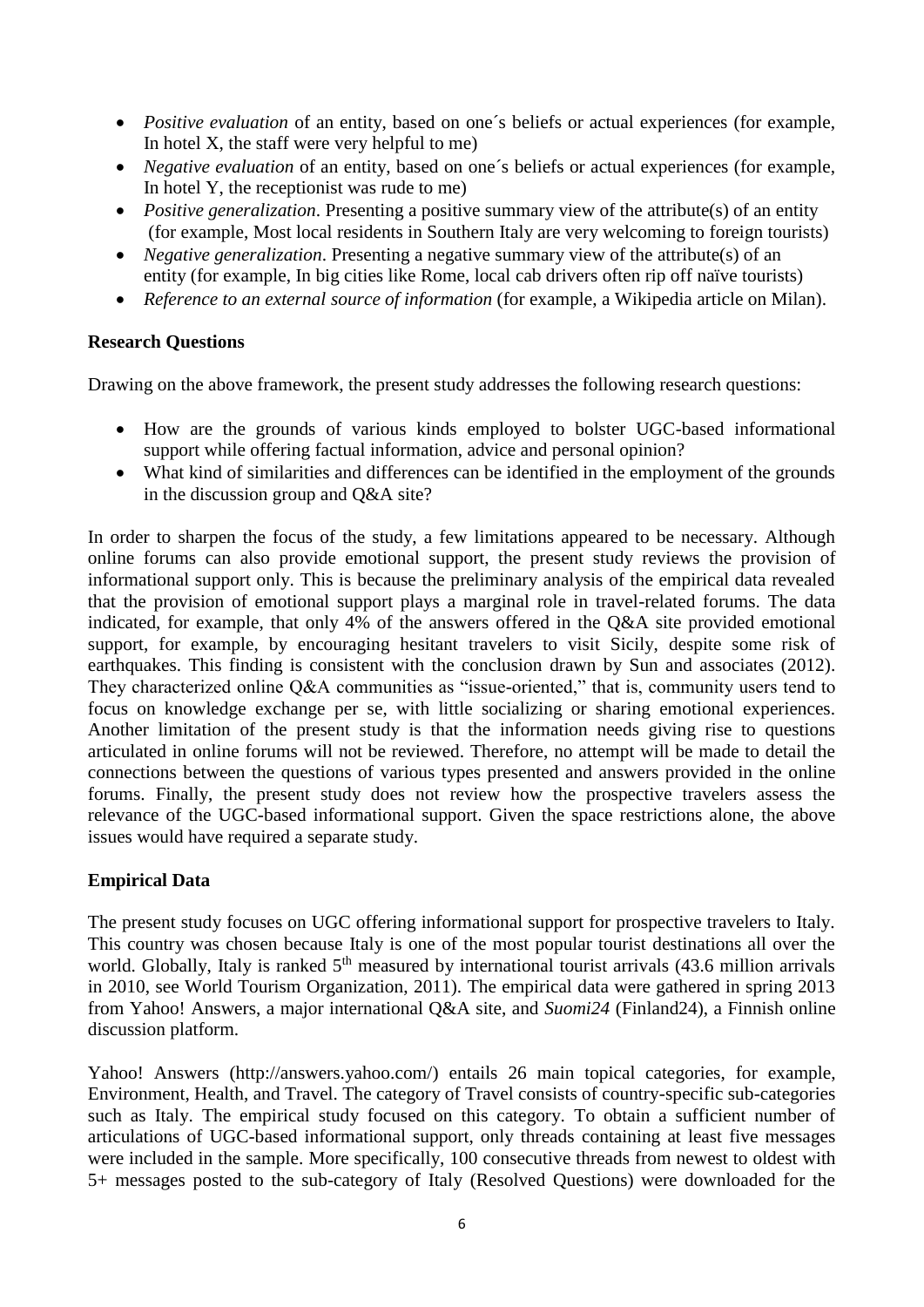empirical analysis. These messages had been posted within the period of 18 February - 14 April 2013. The 100 threads contained altogether 736 messages; thus, on average, there were 7 messages per thread. Of the messages, 100 were written by the questioners and 636 by the answerers. The lowest number of messages per thread was 5 and the highest 15. The questioners presented 126 individual questions, while altogether 255 individual answerers provided 967 individual answers.

Another part of the empirical data was gathered from a discussion group. To identify a relevant forum of this type, discussion threads available in major international platforms such as Yahoo! Groups and Thorn Tree Forum (Lonely Planet) were read tentatively. However, it appeared that they were not usable for the needs of the present study due to two main reasons. First, the number of relevant discussion threads focusing on Italy appeared to be insufficient in Yahoo! Groups. Second, it turned out that Thorn Tree Forum does not substantially differ from the Yahoo! Answers site. In practice, communication in the former arena is structured according to the format of "question – answers" similar to Q&A sites, although Thorn Tree Forum allows multiple answers from the same participant. Therefore, another forum more characteristic of traditional discussion groups was chosen for the study. *Suomi24* (Finland24) is the largest online discussion platform in Finland [\(http://www.suomi24.fi/\)](http://www.suomi24.fi/). It is divided into 23 main categories such as Health, Hobbies, and Travel. The category of Travel includes a number of country-specific sub-topics, for example, Canada and Italy. Similar to the Q&A site discussed above, the study was focused on the subcategory of Italy. In April 2013, this category contained about 3 600 discussion threads. Similar to the Q&A site, 100 consecutive threads with 5+ messages starting from those with the newest updates were downloaded.

These messages had been posted to the discussion group within the period of 9 January 2006 - 24 March 2013. The periods of individual threads varied considerably. The longest period covered almost seven years (January 2006 - November 2012), while the shortest period entailed only one month (13 October - 13 November, 2012). Although the oldest threads may provide outdated facts, these threads were not excluded because they also contained information whose relevance is less dependent on the time of writing, for example, general opinions about popular tourist attractions. On the other hand, the majority of the messages, i.e., 83.5% were recent, and they were posted to the discussion group within the period of January 2010 – March 2013. The 100 threads contained 1254 messages; on an average there were 12 messages per thread. Thus, compared to the Q&A site, the threads in the discussion group were longer. The number of messages per thread varied from five to 51. Altogether 971 individual contributors wrote messages. Of them, 102 presented questions while 784 participants provided one or more answers, and 85 contributors both asked questions and provided answers. The 1254 messages entailed 360 individual questions and 1213 answers.

The preliminary analysis revealed, however, that a part of the answers are irrelevant from the perspective of providing informational support. In the Q&A site, such answers comprised 7.3 % and in the discussion group, 3.6% of all answers offered by the participants. Answers such as these were excluded from the analysis. It was characteristic of them that they simply were out of scope since they spammed advertisements or URLs of hotels, for example. Irrelevant answers also entailed derogatory comments ridiculing the naïve questions presented by the prospective travelers. Having excluded such replies, the analysis focused on 1140 usable answers provided in the discussion group and 896 usable answers offered by the contributors of the Q&A forum.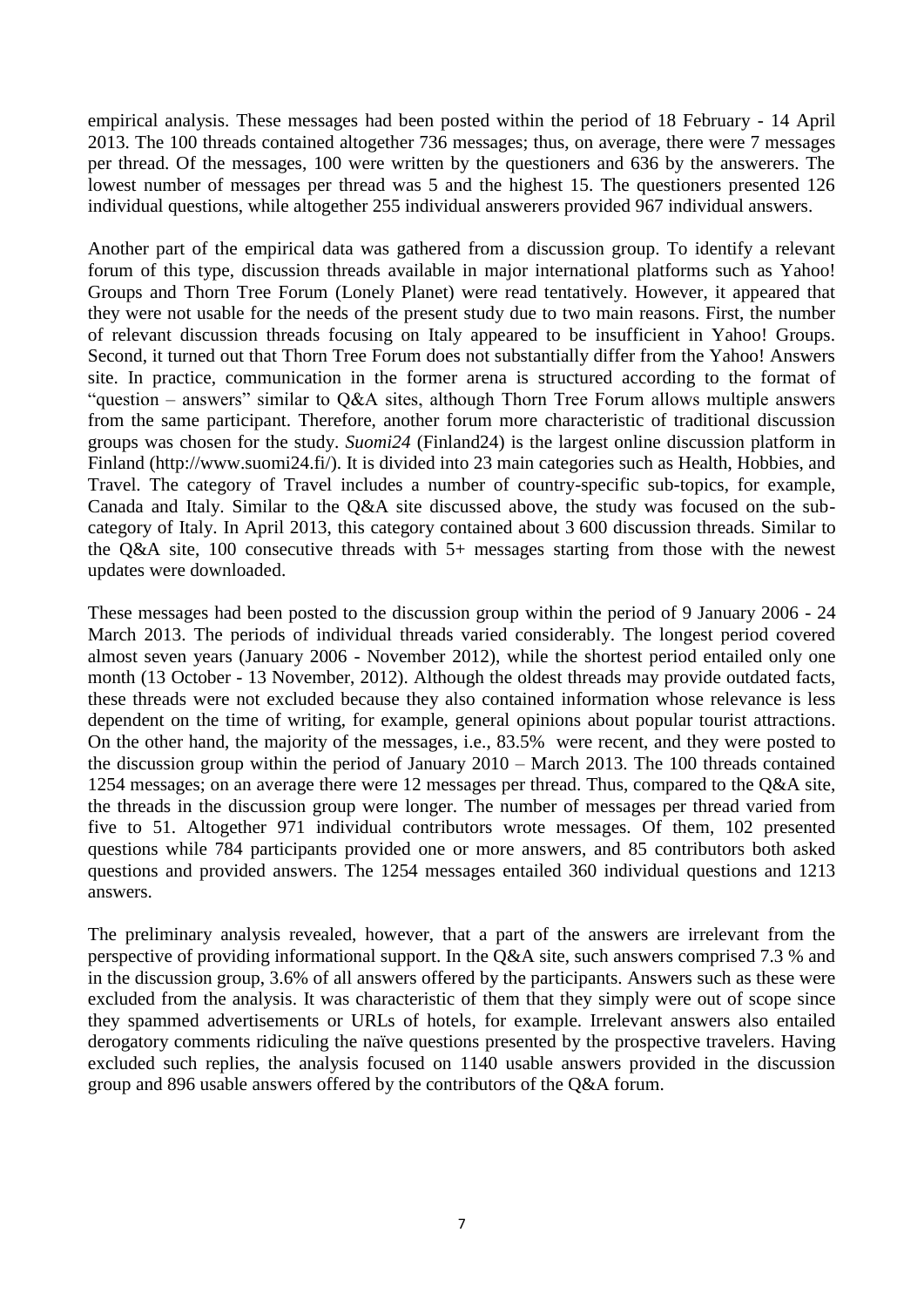### **Data Analysis**

To obtain an overview, the downloaded threads were first read carefully. Then, the relevant parts of the messages, i.e., a sentence or fewer related sentences providing an answer (or answers) to the question presented by a participant were coded by making use of the categories specified above. An individual answer, (for example, an opinion about the choice of a destination) formed is the unit of analysis. First, the topic of the answer and the type of informational support were identified. In the coding of the types of informational support, *Fact* was understood as something that has really occurred or is actually the case and is potentially verifiable (testable) though not necessarily true. *Personal opinion* was defined as value-based judgment based on one´s beliefs and actual experiences. Finally*, advice* was understood as a recommendation offered as a guide to action or conduct. An answer was coded only once for every category, for example, providing advice; other instances of the same strategy were simply ignored. The coding continued by identifying the type of ground by which the answer was bolstered. A code was assigned to each element (for example, Positive Evaluation) when it occurred for the first time within an answer. Again, multiple instances of the same ground were ignored.

In order to strengthen the validity of the coding, the initial coding was checked iteratively by the present author. Because the study is exploratory and does not aim at statistically representative generalizations of discussion groups and Q&A sites, the requirement of the consensus on coding decisions based on inter-rater reliability can be compromised without endangering the reliability of the exploratory study. According to Miles and Huberman (1994, p. 65), check-coding the same data is useful for the lone researcher, provided that code-recode consistencies are at least 90%. Following this idea, check-coding was repeated, and the initial coding was carefully refined until there were no anomalies.

To answer the research questions, the data were scrutinized by means of descriptive statistics. Most importantly, the percentage distributions were calculated for the topics of answers, types of informational support, and types of grounds. Second, qualitative content analysis was conducted. More specifically, the quantitative analysis was complemented by qualitative study that drew on the constant comparative approach (Lincoln & Guba, 1985, pp. 339-344). An attempt was made to capture the variety of articulations of grounds used to bolster the informational support. Importantly, the sample of 200 threads appeared to be large enough for the drawing of a good qualitative and indicative quantitative picture of the nature of UGC-based information provision. It became evident that the inclusion of additional threads would not have essentially changed the quantitative picture of the provision of informational support in travel-related threads. As to the qualitative analysis, the number of answers appeared to be sufficient because the data became saturated.

In the analysis of the data, particular attention was devoted to the ethical issues. Researchers agree that informed consent is not required if the setting of data collection is regarded as public (Eysenbach & Till, 2001). On this basis it can be claimed that messages posted on the discussion groups and Q&A sites are intended for the public and that the contributors to online forums are aware of the possibility that their messages will be read by a wide audience. Due to their public nature, the messages mailed to online forums may also be utilized for research purposes, provided that the identity of an individual writer is sufficiently protected. When using the illustrative extracts taken from messages, the anonymity of the contributors is carefully protected. Their nicknames are replaced by neutral identifiers such as Q&A Thread 12, Answerer 5 or Discussion Group Thread 97, Participant 2. Given the high number of threads discussing traveling to Italy, it is unlikely that such extracts could be associated with individual contributors.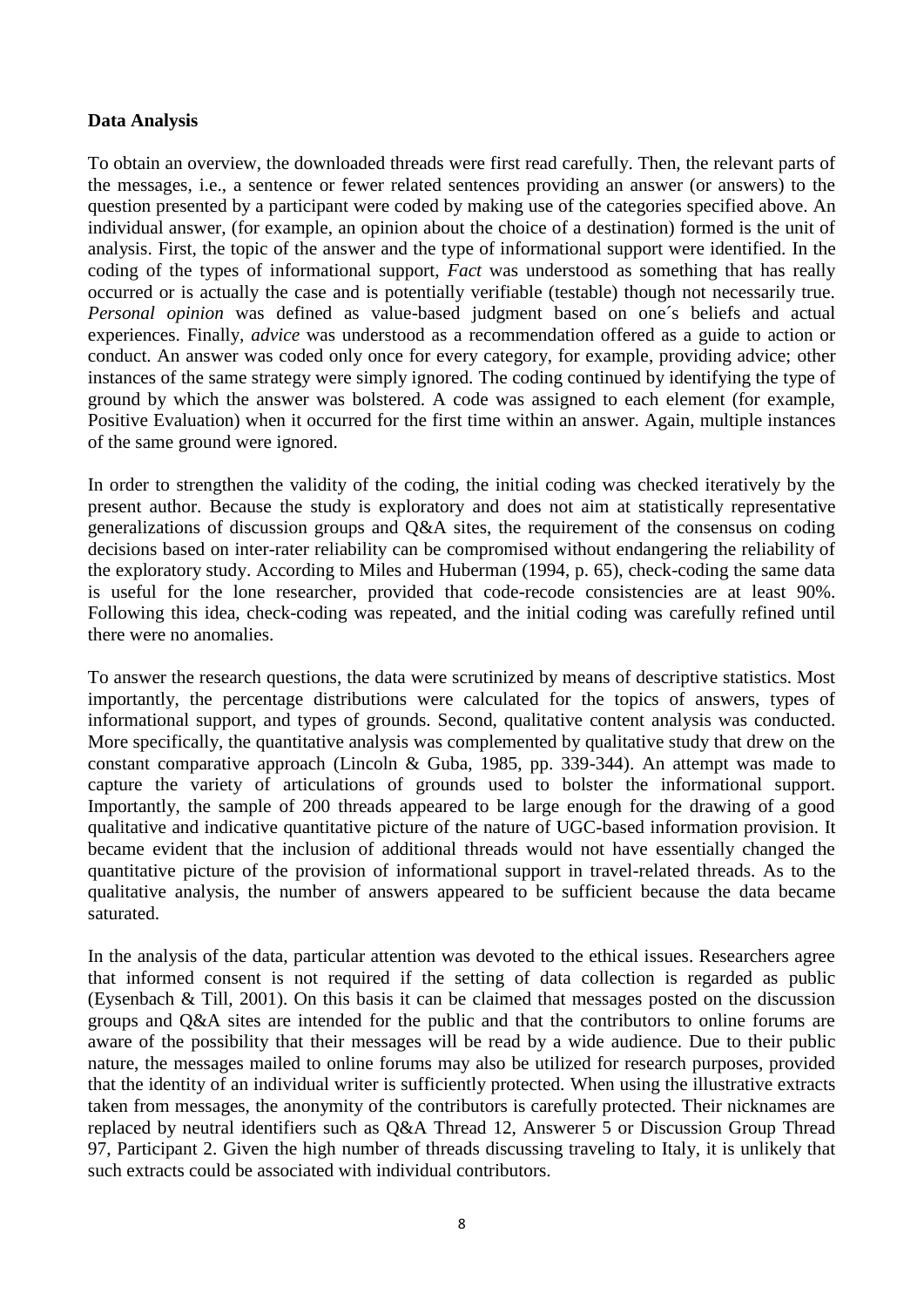# **Findings**

Of the 896 usable answers provided in the Q&A site, 84.9 % were supported by one or several grounds, while 15.1 % of the answers were not. In the discussion group, 1140 usable answers were presented; of them, 74.9% were supported by one or several grounds, while 25.1 % remained unsupported in this way. Thus, as a whole, the answers offered in Q&A site were bolstered more frequently by a ground of some kind. The distribution of answers by subject area is presented in Table 1 below. For simplicity, answers with or without grounds are not taken separately.

|              |      | Q&A Site                |     |
|--------------|------|-------------------------|-----|
| $(n = 1140)$ |      | $(n = 896)$             |     |
|              |      |                         |     |
| 25.1         |      | 29.5                    |     |
|              | 17.7 |                         | 4.8 |
| 9.9          |      | 4.9                     |     |
| 7.2          |      | 5.5                     |     |
| 6.4          |      | 3.3                     |     |
| 5.2          |      | 6.0                     |     |
| 4.5          |      | 5.2                     |     |
| 2.6          |      | 9.3                     |     |
| 2.3          |      | 4.7                     |     |
| 2.3          |      | 3.7                     |     |
| 2.1          |      | 1.4                     |     |
| 2.1          |      | 2.2                     |     |
| 1.9          |      | 2.6                     |     |
| 1.4          |      | 2.8                     |     |
| 1.0          |      | 4.1                     |     |
| 1.0          |      | 1.5                     |     |
| 1.0          |      | 2.9                     |     |
| 1.0          |      | 1.2                     |     |
|              | 5.3  |                         | 4.4 |
| 100.0        |      | 100.0                   |     |
|              |      | <b>Discussion Group</b> |     |

Table 1. Percentage distribution of answers by subject areas in the discussion group and Q&A site.

In both forums, most answers dealt with the destinations. In the discussion group, relatively many answers focused on the transportation methods (e.g., train connections and taxi) and prices. In the Q&A site, quite a lot of answers dealt with social and cultural issues. Otherwise, there appeared to be no particularly big differences between the forums with regard to the topics of answers. In both arenas, most answers focused on the nature of destinations, attractions, prices, accommodation, shopping, itinerary planning, and safety issues. As a whole, these topics correspond well to the topics of questions that commonly occupy prospective travelers (Chang, 2009; Hwang et al., 2009; Jansen et al., 2008).

In the following, the analysis will focus on the provision of informational support bolstered with grounds of some kinds. Table 2 specifies the quantitative picture of the types of informational support.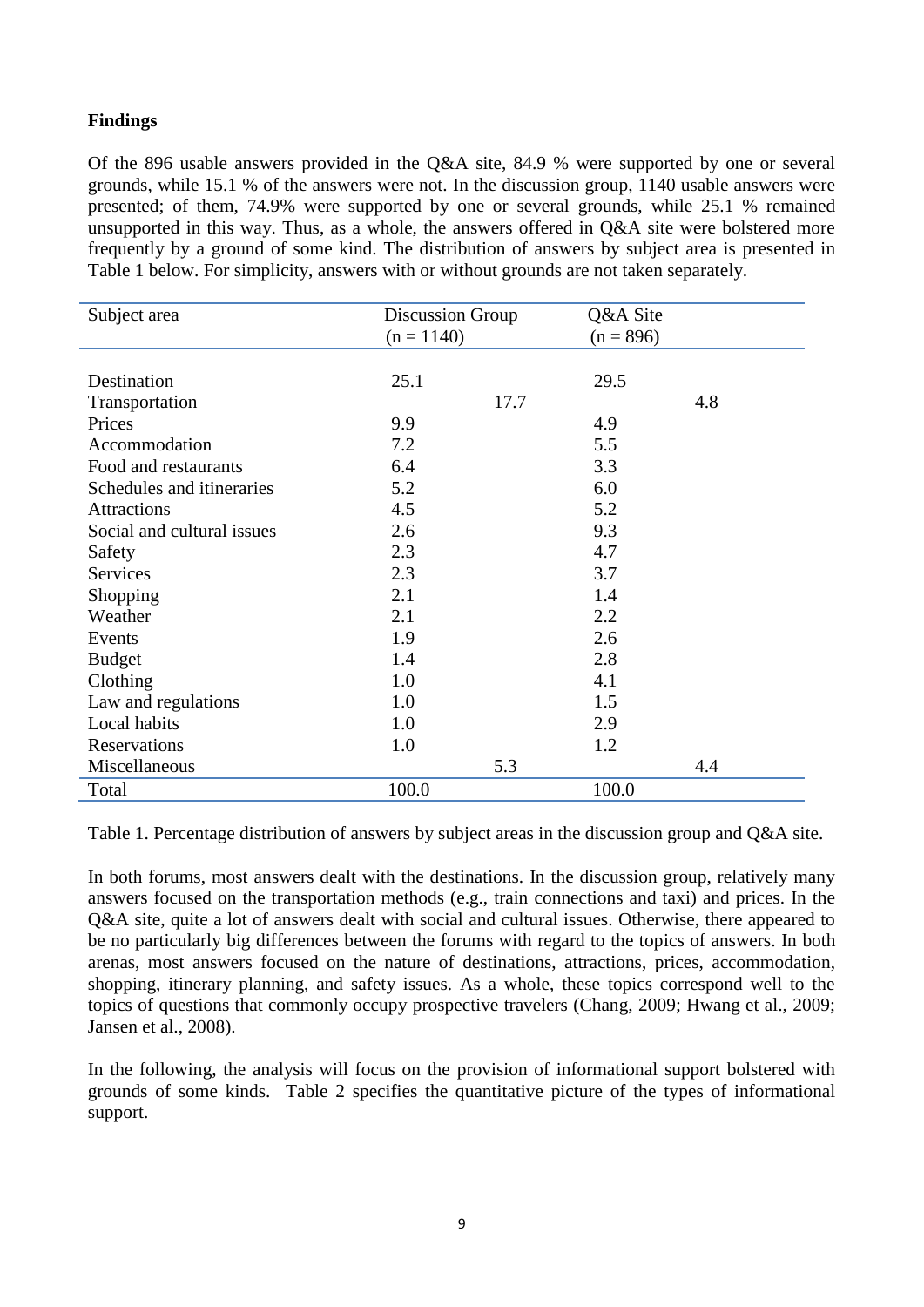| Type of informational<br>support | Discussion Group<br>$(n = 1484)$ | Q&A Site<br>$(n = 761)$ |
|----------------------------------|----------------------------------|-------------------------|
| Providing personal opinion       | 64.1                             | 62.0                    |
| Providing factual information    | 27.6                             | 15.4                    |
| Providing advice                 | 8.3                              | 22.6                    |
| Total                            | 100.0                            | 100.0                   |

Table 2. The percentage distribution of types of informational support with grounds in the discussion group and Q&A site.

In both forums, the provision of personal opinion appeared to be the most frequent way to offer informational support: 64% of answers bolstered with grounds in the discussion group and 62% of answers provided in the Q&A site drew on this approach. Interestingly, the Q&A answerers favored somewhat more strongly the provision of advice while the discussion group participants placed more emphasis on factual answers.

To provide background, the extent to which informational support was offered with or without grounds can be specified as follows. In both forums, answers offering factual information were always supported by a ground of some type. Of the answers providing advice in the Q&A site, 74.8% were supported by a ground of some type while in the discussion group, this share was much lower, that is, 54.8%. Thus, advice offered in the discussion group was more frequently based on ungrounded assumptions, since every second piece of advice was not bolstered by any ground. Finally, answers providing personal opinion were supported by a ground of some type almost equally in both forums: 72.3% in the Q&A site and 73.2% in the discussion group.

In the following, the types of informational support will be discussed in order of popularity. The provision of personal opinion will be reviewed first, followed by the provision of factual information and the provision of advice.

#### *Providing Personal Opinion*

As Table 2 above indicated, the most frequent type of informational support was the provision of personal opinion. In the discussion group about 64% of the answers were classified into this category while 62% of the answers offered to the Q&A site drew on personal opinions. Table 3 specifies how the participants employed grounds of various types to bolster their opinions.

| Type of ground                | Discussion Group | Q&A Site    |
|-------------------------------|------------------|-------------|
| used                          | $(n = 952)$      | $(n = 472)$ |
| Positive evaluation           | 42.7             | 39.5        |
| Negative evaluation           | 28.2             | 19.7        |
| Description                   | 9.2              | 9.6         |
| Explanation                   | 7.7              | 4.9         |
| Comparison by differentiation | 6.7              | 14.4        |
| Reference to external source  | 3.4              | 4.9         |
| Positive generalization       | 0.9              | 2.9         |
| Comparison by similarity      | 0.6              | 2.5         |
| Negative generalization       | 0.6              | 1.6         |
| Total                         | 100.0            | 100.0       |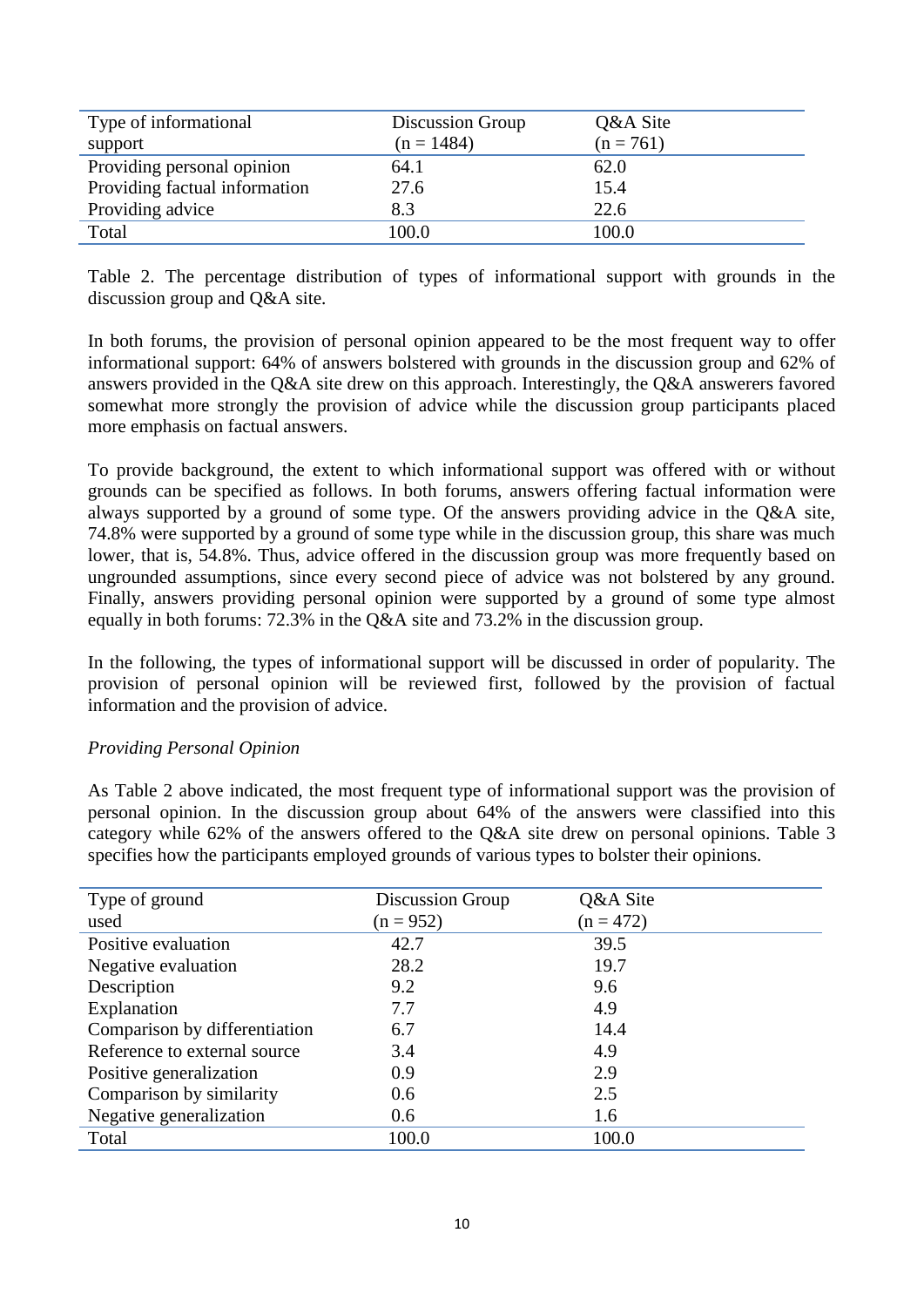Table 3. Percentage distribution of grounds used to bolster the provision of personal opinion in the discussion group and Q&A site.

The most popular ground employed in both forums was Positive evaluation. In the discussion group, about 43% of all mentions of grounds could be classified into this category, while in the Q&A site this share was 39.5%. Often, the personal opinions were bolstered by reporting positive experiences obtained from visiting individual destinations or attractions.

> My favorites are *Campo di Fiori* and *Trastevere*. They are fascinating places nightly when people walk around and spend the evening in numerous restaurants. (Discussion Group Thread 26, Participant 34)

> Italy´s landscapes and nature are amazingly beautiful like Lake Como or Tuscany. (Q&A Thread 100, Answerer 2)

In fewer cases, the strategy of providing opinion was bolstered by drawing on negative evaluation of the attributes of an entity, for example, high prices of services. Negative evaluations appeared to be more frequent in the discussion group than in Q&A. They were spread into a broad area, dealing with the quality of accommodations and features of individual destinations, for example.

> The hotels in Rimini are poor and they are located far away from the city center. (Discussion Group Thread 97, Participant 9)

> Venice. Incredible place but cold in winter and rather damp. (Q&A Thread 99, Answerer 5)

Sometimes, however, personal opinions were grounded by providing a neutral description of the temporal and spatial conditions of action. Such opinions focused, for example, on the sufficiency of time to visit several destinations.

> I'm Italian. You have only six days to visit all these beautiful cities. In my opinion not enough these few days. (Q&A Thread 36, Answerer 5)

Comparison by differentiation appeared to be a fairly popular ground particularly in the Q&A site. About 14% of all grounds used to bolster personal opinions fell into this category, whereas the role of Comparison by similarity remained marginal (only 2.5% of all grounds). In the discussion group, the percentages were lower: about 7% of all mentions of grounds drew on Comparison by differentiation, while the share of Comparison by similarity was only 0.6%. Grounds based on comparison were employed in the context of diverse issues, ranging from the features of individual destinations to the price level of services. Often, comparison by differentiation was based on qualitative assessments even though sometimes, quantitative measures such as the amount of prices were referred to.

> Prices have climbed since the last fall (+10 euros). (Discussion Group Thread 2, Participant 2)

In addition, Explanation was sometimes used as a ground. A ground of this type appeared to be somewhat more popular in the discussion group. Explanations of the type "if – then" were typically employed while commenting on the sufficiency of the travel budget.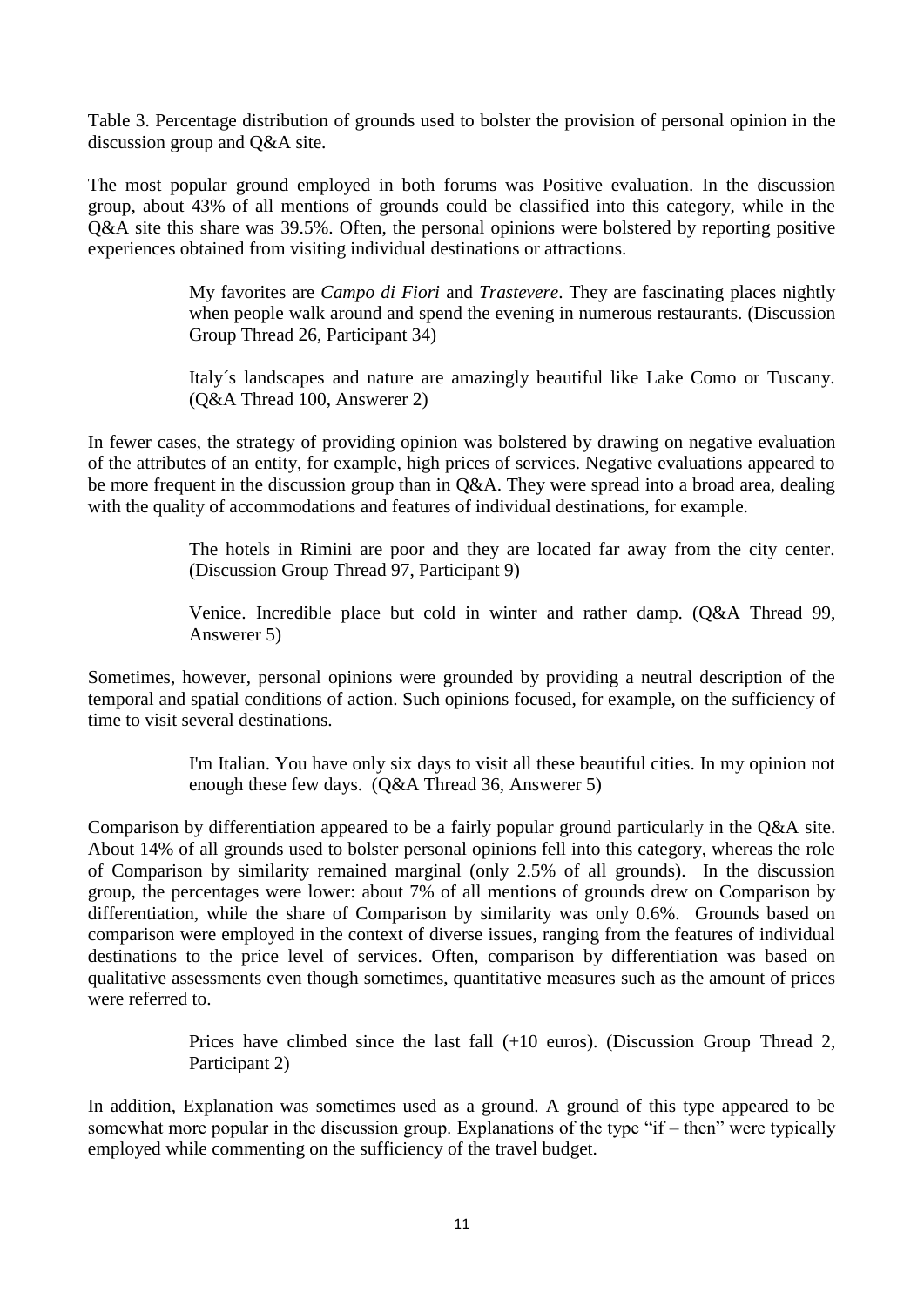In Tuscany you can get along even with small budget if you avoid the biggest tourist traps and prefer restaurants and accommodations located in small alleys, a little bit away from the most popular attractions. (Discussion Group Thread 74, Participant 4)

The role of grounds of other types remained marginal. Sometimes, however, the provision of opinion was supported by referring to external sources of information, for example, websites of travel offices or personal blogs.

> Without a doubt, holiday rental is the best choice. I have added a link which has accommodation as well as a huge paragraph about Sicily attractions which will make you familiar with the place. Source: [http://www.vacationrentalplanners.com/vacationrentals/Sicily-Holiday-Rentalsn.](http://www.vacationrentalplanners.com/vacationrentals/Sicily-Holiday-Rentalsn) (Q&A Thread 43, Answerer 2)

In a few cases, the answerers bolstered their opinions by drawing on generalizations, positive or negative. Again, the generalizations focused on a variety of subjects, for example, the features of individual destinations, level of services and safety issues.

> There has always been earthquakes in Sicily and will in the future, too! Earthquakes also take place in Greece, Spain, America, Australia, Turkey, almost everywhere. (Discussion Group Thread 63, Participant 9)

#### *Providing Factual Information*

As noted in Table 2 above, almost 28% of the answers offered in the discussion group were based on the provision of factual information while in the Q&A site, the share was lower, that is, 15%. The grounds by which the contributors bolstered their factual answers are specified in Table 4 below.

| Type of ground                | Discussion Group | Q&A Site    |
|-------------------------------|------------------|-------------|
| used                          | $(n = 409)$      | $(n = 117)$ |
| Description                   | 83.6             | 80.4        |
| Reference to external source  | 13.0             | 12.0        |
| Explanation                   | 2.7              | 3.4         |
| Comparison by differentiation | 0.7              | 0.8         |
| Positive generalization       | 0.0              | 2.6         |
| Negative generalization       | 0.0              | 0.8         |
| Total                         | 100.0            | 100.0       |

Table 4. Percentage distribution of grounds used to bolster factual answers in the discussion group and Q&A site.

In both forums, Description was clearly the most frequently used ground. Four factual answers out of five were bolstered by providing a neutral description of an entity. Description was typically used as a ground while indicating the prices of products and services. Thus, the grounds entailed an exact reference to a quantity depicted by a numerical value.

Museums or attractions run: 6 euro - 13 euro each. (Q&A Thread 12, Answerer 2)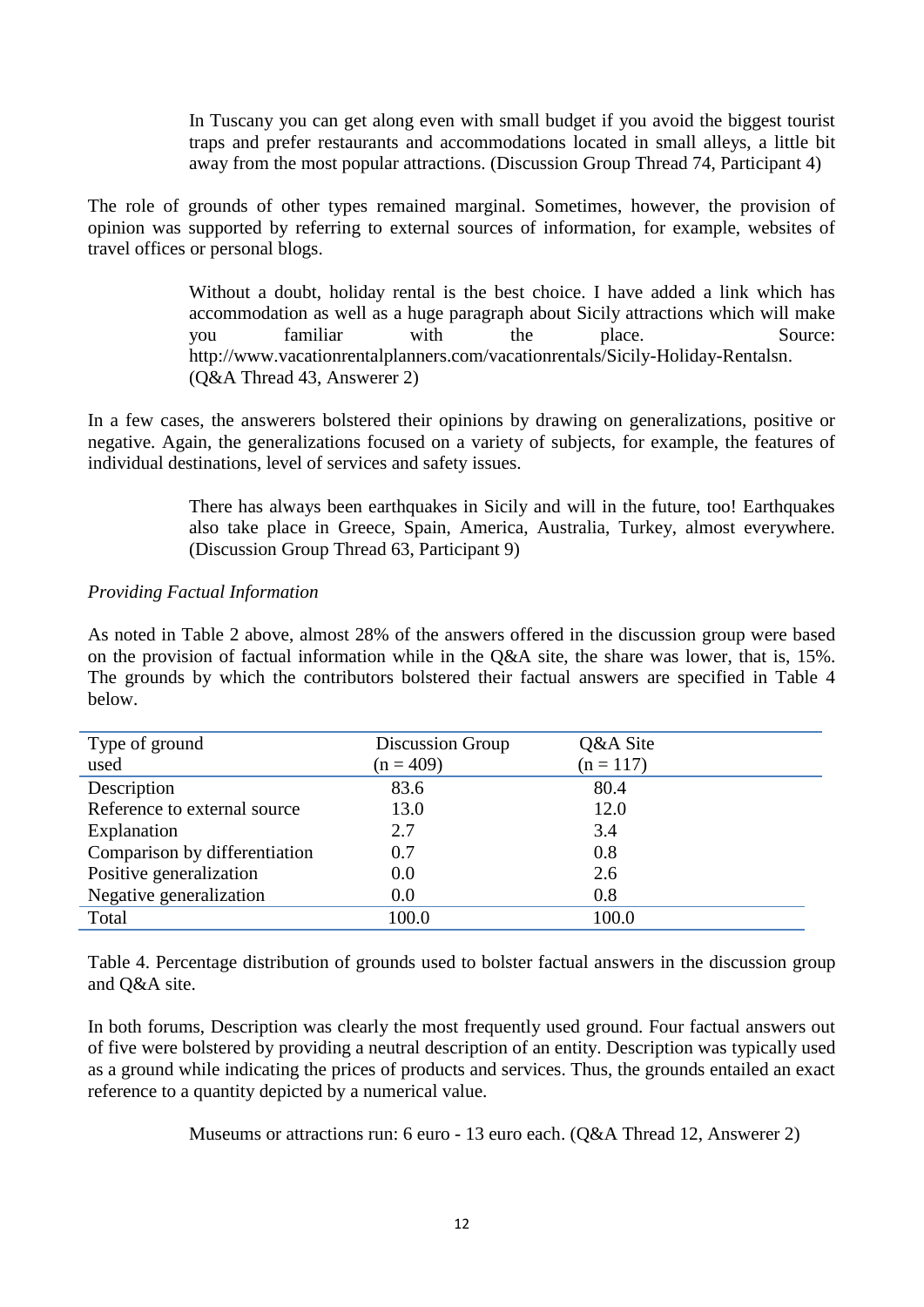The train ticket from Rome to Naples costs 19-29 euros. (Discussion Group Thread 21, Participant 9)

Description was also used as a ground to clarify the nature of spatial and temporal features or conditions of action, for example, time needed for a train trip or the distances between diverse places. Again such grounds were articulated by describing the quantitative features of the entity.

From Livorno to Pisa is only a 15 minute ride. (Q&A Thread 14, Answerer 2)

Vatican Museum and St. Peter´s Basilica are different things. By walking, the distance between their main entrances is over one kilometer. (Discussion Group Thread 3, Participant 4)

Description of the state of affairs was used as a ground while indicating objective conditions that constrain action, for example, traffic rules or money exchange.

> The Lira does not exist anymore. We use the Euro here in Italy. (Q&A Thread 75, Answerer 4)

Particularly in the discussion group, factual answers were often grounded by describing one's experiences. It is characteristic of such descriptions that the experiences were reported in a nonevaluative manner. Describing things just as they actually happened suggests that the experience is objective and not biased by a personal opinion.

> Having a Roma Pass you can skip the line to *Colosseum*. I tested this, got directly in there. (Discussion Group Thread 4, Participant 9)

In addition, neutral descriptions of personal experiences were used as evidence in cases in which the local residents reported facts about specific occasions such as earthquakes or depicted weather conditions. It is apparent that the indication of being a resident provides additional power for objective evidence.

> Actually it is not sunny at all. Of course there are sunny days but the air is still very fresh if not cold, and it is quite a rainy season. Source: I live in Rome. (Q&A Thread 95, Answerer 1)

To support the factual answers, the contributors in both groups almost equally often referred to external sources of information. References to external sources were commonly employed to confirm facts about prices, geographical details, condition of weather and other subjects that can be measured quantitatively. Typically, the evidence was indicated by a reference to a website.

> Venice is a city comprising of a cluster of 118 small islands, separated by a maze of canals and interconnected by small bridges. [http://goItaly.about.com/od/thingstoseea](http://goitaly.about.com/od/thingstoseeanddo/tp/venice-bridges.htm) (Q&A Thread 40, Answerer 3)

> The latest earthquake in Etna region occurred today at 10:18 AM. [http://www.earthquake.it/particolari.php.](http://www.earthquake.it/particolari.php) (Discussion Group Thread 63, Participant 12)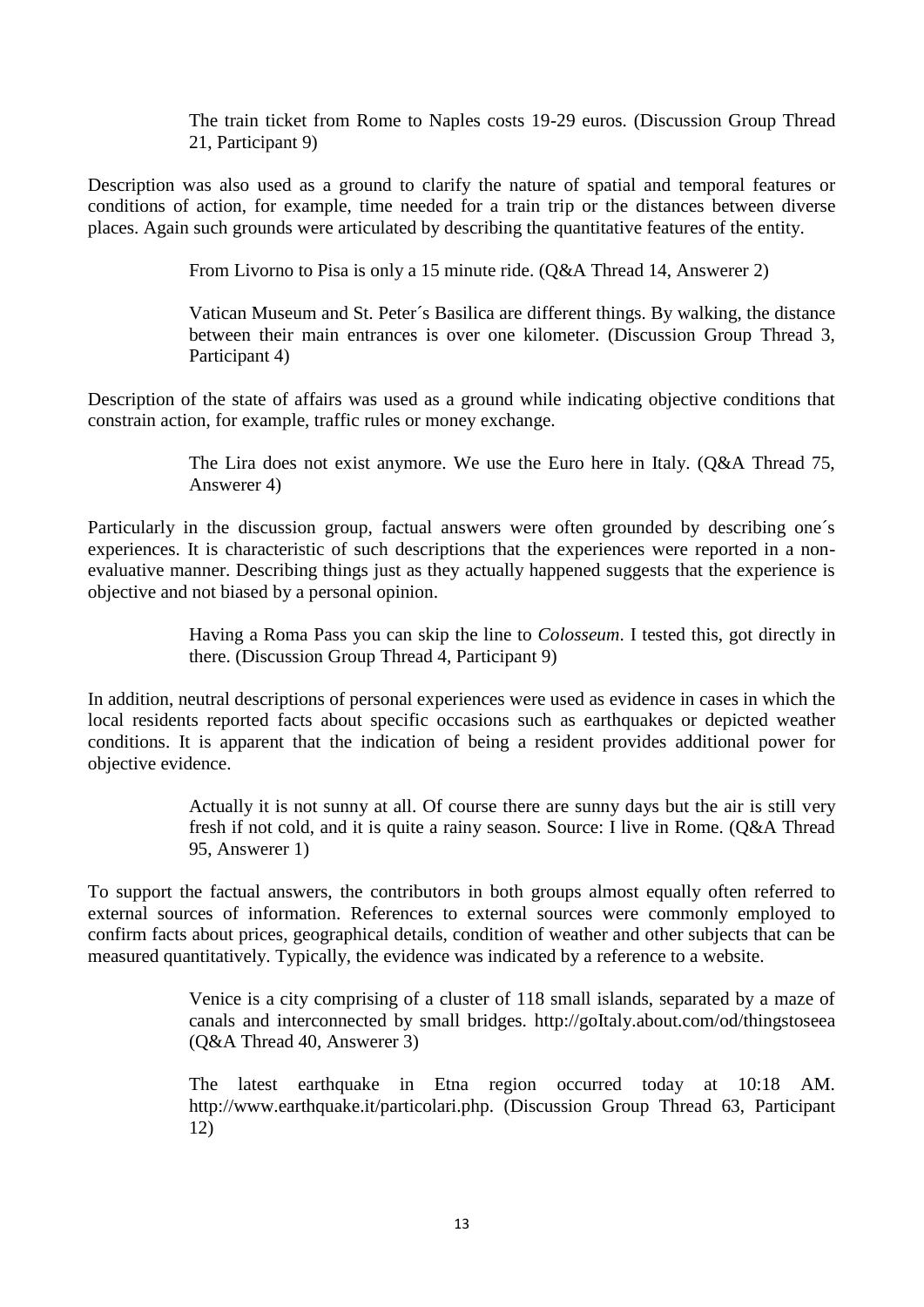The role of other categories such as Explanation remained marginal. Explanation was used as a ground for factual answers to indicate that various choices can lead to different consequences, for example, while considering the health risks involved in swimming.

> Normally, there are no medusas here. However, after submarine earthquakes or the eruption of Etna, a lot of medusas come onshore. (Discussion Group Thread 52, Participant 4)

Finally, in a few cases, the provision of facts was bolstered by drawing on generalization or comparison.

> In Italy, gasoline (95E10) costs now 15 cents more than in Finland. (Discussion Group Thread 72, Participant 2)

#### *Providing Advice*

As Table 2 above indicated, the provision of advice appeared to be more popular among the Q&A answerers since about 23 % of all answers offered in the Q&A site with a ground of some type could be classified into this category. In the discussion group, the share of this approach was lower, comprising about 8% of all answers. Table 5 specifies the use of diverse grounds used to support the provision of advice.

| Type of ground                | Discussion Group | Q&A Site    |
|-------------------------------|------------------|-------------|
| used                          | $(n = 123)$      | $(n = 172)$ |
| Reference to external source  | 36.6             | 71.5        |
| Description                   | 27.6             | 12.8        |
| Positive evaluation           | 24.4             | 5.8         |
| Negative evaluation           | 8.1              | 3.5         |
| Explanation                   | 3.3              | 5.2         |
| Comparison by differentiation | 0.0              | 0.6         |
| Comparison by similarity      | 0.0              | 0.6         |
| Total                         | 100.0            | 100.0       |

Table 5. Percentage distribution of grounds used to bolster the provision of advice in the discussion group and Q&A site.

While offering advice, the contributors in both forums preferred the reference to external sources of information. This ground was particularly popular in the Q&A site. No less than 71.5% of grounds articulated by Q&A answerers were based on references to external sources, while in the discussion group, the percentage was lower, that is, about 37%. Almost without exception, external sources were websites. The grounds were often articulated very briefly and in some cases they included a URL only. The advice was directed to diverse subject areas, most notably individual destinations and attractions, and the availability of accommodation and train connections. Often, the prospective travelers were advised how to proceed in specific situations.

> If you want to visit the Colosseum and you should, consider buying a combo ticket at Palantine Hill/Forum. You may even be able to buy them online before you get there. Then go to the Colosseum and use the "already have tickets" gate. Source: [http://goItaly.about.com/od/romeItaly/qt…](http://goitaly.about.com/od/romeitaly/qt/colosseumticket.htm) (Q&A Thread 29, Answerer 4)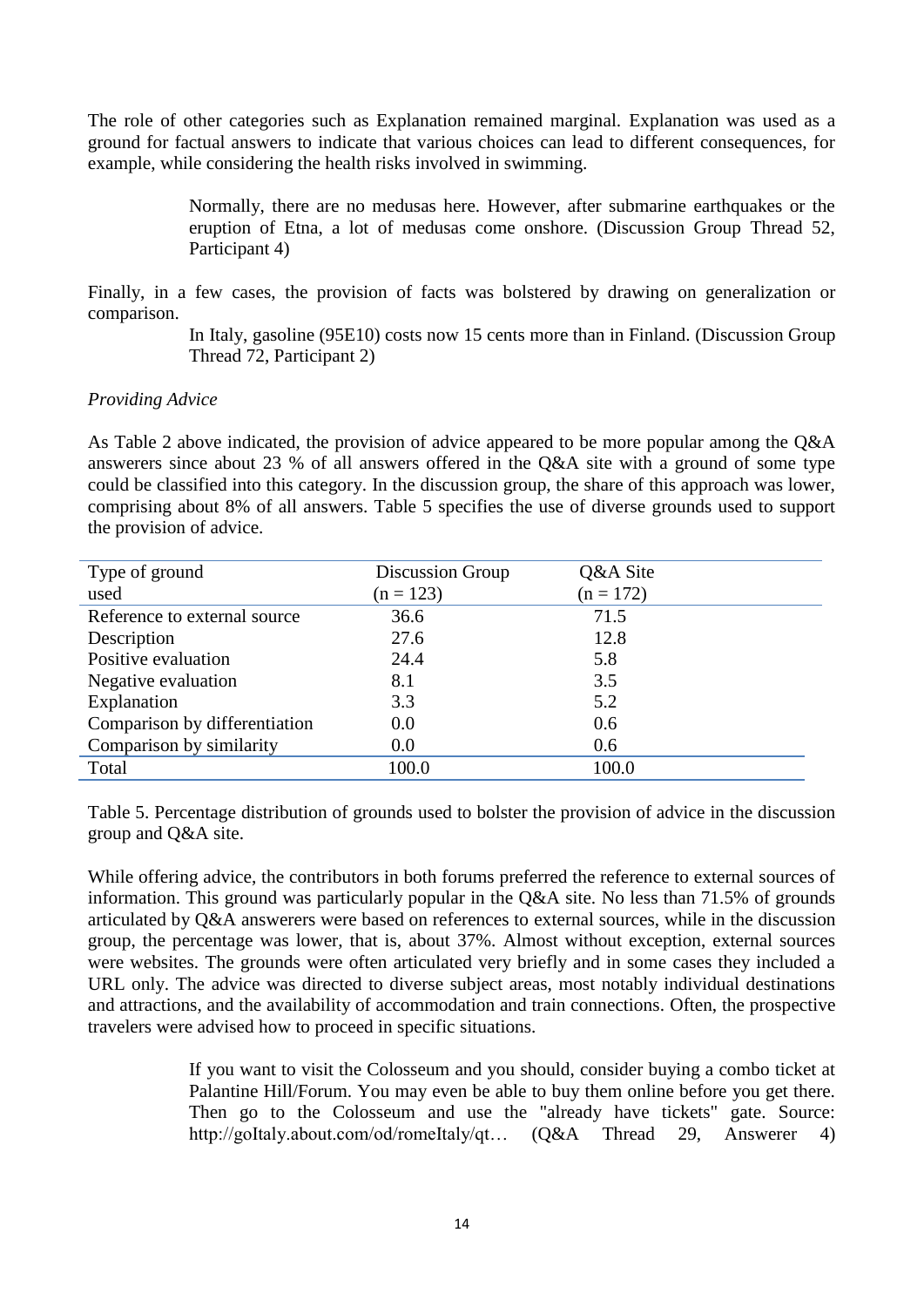Fairly often, the provision of advice was supported by drawing on the category of Description. Such experiences were typically related to visiting of tourist attractions, prices, schedule planning, clothing and the use of transportation services.

> You can take the city bus to the station in Bergamo and a train to Milano Centrale or take a shuttle bus from the airport in Bergamo directly to Milano Centrale. You can find specific schedules and prices here: [http://www.fsItaliane.it/homepage\\_en.htm…](http://www.fsitaliane.it/homepage_en.html) (Q&A Thread 67, Answerer 1)

In the discussion group in particular, the answerers drew on positive evaluation. However, there were also some negative evaluations that served as a ground while bolstering a piece of advice. Naturally, in this context, the advice provided by experienced travelers concentrated on choices that should be avoided.

> Never go to Hotel X (anonymized name). It is fairly clean and the cleaning lady comes every day, but there are no other services. The receptionist is unavailable most of the day. (Discussion Group Thread 10, Participant 11)

Help providers quite seldom drew on Explanation while supporting the provision of a piece of advice. Again, the emphasis was placed on the consequences of alternative choices in the form of "if – then". For example, the daily schedule may be affected considerably if the traveler is not aware of the regulations.

> But if you exit the roped off area and then ask, it is too late. They will not let you back in. Too many people try that, without paying the Museum entry fee. So make sure you look for it, and ask, after you exit the Sistine Chapel. (Q&A Thread 11, Answerer 2)

Grounds that were used infrequently also include Comparison (by similarity or differentiation). A piece of advice based on comparison was typically offered to help in the choice of a destination or the planning of itineraries.

> I would definitely recommend doing what you have done and staying the extra day in Rome. While both cities (Rome and Naples) are absolutely amazing with loads of history and culture, Rome has so much to see and do that 1 day just would not be enough. (Q&A Thread 10, Answerer 2)

#### **Discussion**

The present investigation elaborated the picture of the ways in which user-generated content is provided for users in leisure-related online forums. The findings also shed additional light on the nature of online discussion groups and Q&A sites as forums of information sharing. The study also provides a useful extension of the types of informational support. Three main types of informational support were identified: provision of factual information, provision of advice, and provision of personal opinion. The findings indicate that in both forums, the provision of personal opinion is the most frequent way to offer informational support. In the discussion group 64% of the answers and in the Q&A site 62% of the answers were based on the provision of opinions. The provision of factual information was more frequent in the discussion group while the Q&A site was profiled by a stronger preference for the provision of advice. As a whole, however, there were no remarkable differences between the forums in regard to the provision of informational support of various types. This suggests that independent of the type of the online forum, prospective travelers are most likely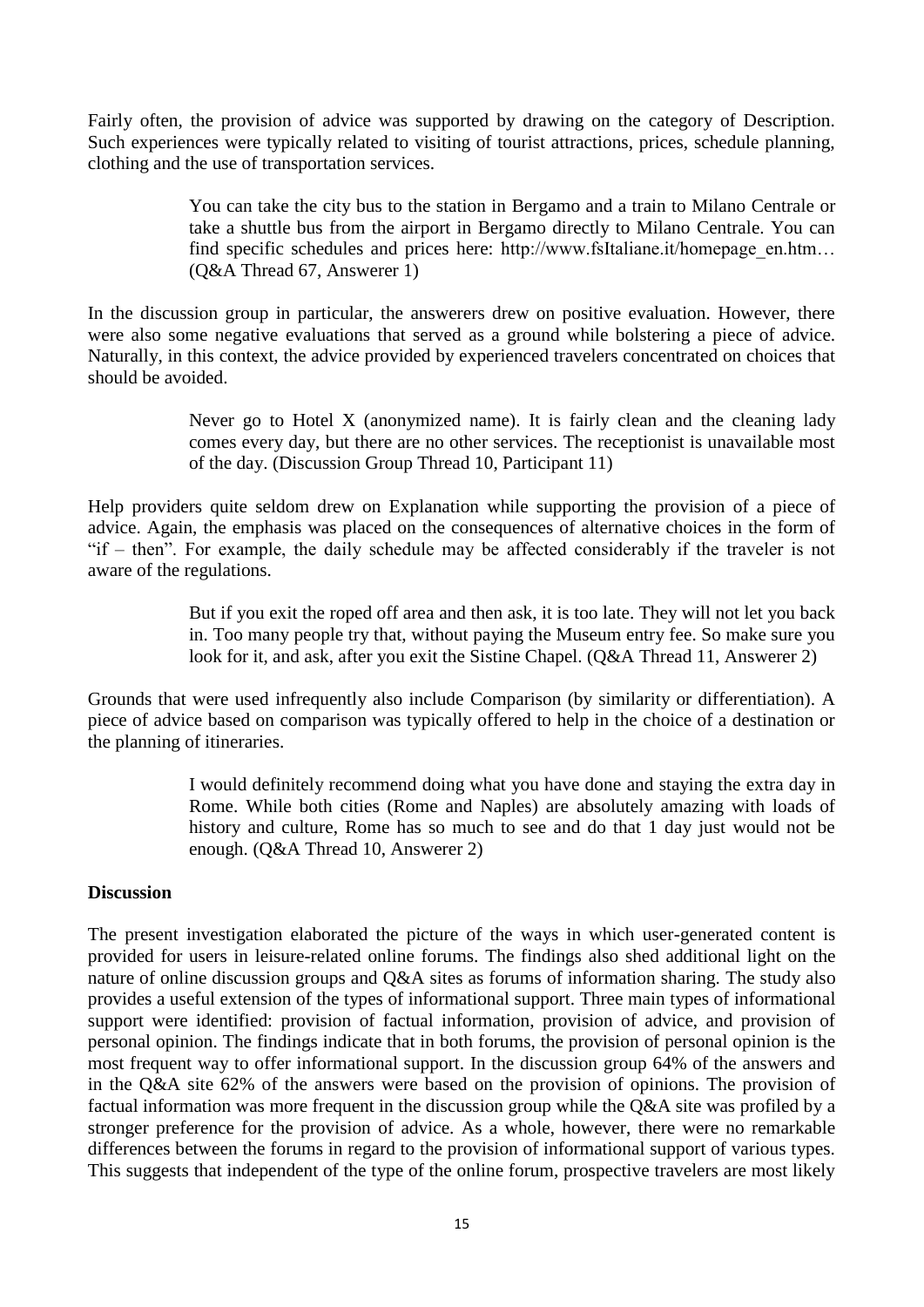supported by personal opinions offered by fellow travelers, rather than by the provision of factual information or concrete piece of advice.

The major attention was devoted to the ways in which the provision of UGC-based informational support is bolstered by drawing on grounds of various kinds. The study revealed that the popularity of individual grounds varied both with regard to the type of informational support and the type of the forum. Said differently, there were no single dominating grounds employed across the types of informational support or the types of the forums. In the discussion group as well as in the Q&A site, the repertoire of the grounds was broadest while providing personal opinions. Nine individual grounds were employed, while in the case of offering factual information, one ground, i.e., Description clearly dominated as a ground. Four factual answers out of five were bolstered by drawing on this category neutrally depicting the attributes of entities. As a whole, the distribution of other grounds such as External source to information and Explanation was fairly similar in both forums. Thus, one of the main findings of the present study is that independent of the forum type, the factual answers offered for users are bolstered similarly. The findings of the qualitative analysis provided further evidence for the above conclusion by indicating that answers can be convincingly *presented as factual* claims about external reality while depicting the objective features of entities, for example, measureable temporal and spatial distances, and level of prices.

The profile of grounds was less coherent while providing personal opinions. In this context, evaluative grounds, i.e., categories of Positive Evaluation and Negative Evaluation were most popular. In the discussion group, these categories comprised about 71% of the grounds mentioned by the participants, and about 59% of the grounds presented by Q&A answerers. Necessarily, the role of other grounds remained less significant. However, comparative grounds, i.e. the categories of Comparison by Differentiation and Comparison by Similarity were used to particularly in the Q&A site since about 17% of the grounds articulated in that forum drew on comparison. Grounds based on the categories of Description and Explanation were less frequent, and the role of grounds based on generalization (positive or negative) remained marginal. Qualitative analysis of the grounds offered further support for the assumption of the diversified picture of the grounds used to bolster the provision of personal opinions. However, the major characteristic of grounds articulated in this context is that they provide further support for the credibility of personal opinions originating from authentic experiences of "real people".

The profile of the grounds used to bolster the provision of advice differed from the above types of informational support in that the participants drew heavily on the references to external sources of information. In the Q&A site, 71.5% of all grounds were based on this particular ground and in the discussion group, about 37% of all grounds mentioned by the participants. Of the grounds of other types, descriptive and evaluative grounds were almost equally popular while bolstering the provision of advice. Regarding the use of diverse grounds, the profile characteristic of providing advice resembles the profile of providing of factual information in that Description and Reference to external source are the most popular grounds in both contexts. However, the qualitative analysis revealed that the grounds used to bolster the provision of advice are more diversified. The major characteristic of grounds is a mixture of descriptive and evaluative elements that are used to lend further credibility for recommendations. On the one hand, a piece of advice is grounded by referring to external sources of information, while on the other hand, further support is provided by presenting evaluations based on one´s own experiences.

Having looked across types informational support in both forums, descriptive and evaluative grounds appeared to be most popular, followed by reference to external sources of information, comparative grounds, explanatory ground and grounds based on generalization. This finding finds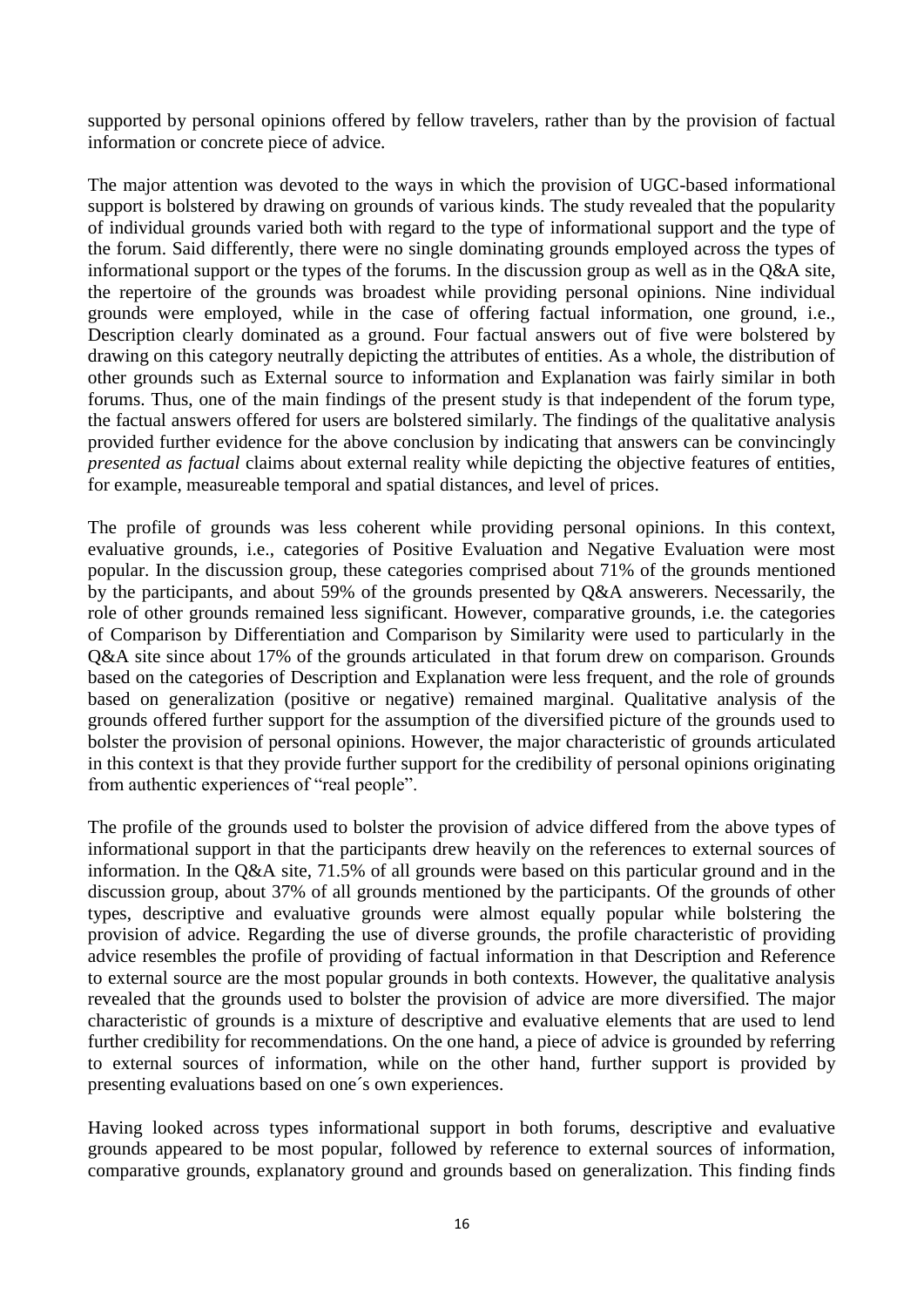support from an empirical study examining the ways in which prospective homebuyers interpret informational cues (Savolainen, 2009). It revealed that these subjects drew most frequently on descriptive-evaluative approaches to information use, followed by comparative and explanatory approaches. Thus, particularly in leisure-contexts, people seem to prefer descriptive and evaluative rather than comparative and explanatory approaches while giving grounds to their views in the context of information provision as well as information use. This preference is probably due to the lower cognitive effort required while simply describing the attributes of an entity, for example, a tourist attraction, or judging its positive or negative qualities by drawing on one´s experiences. From this perspective, the articulations of grounds based on comparison, explanation and generalization are less popular because they require more cognitive effort.

The study also identified forum-specific similarities and differences in the employment of the grounds. The major similarity between the discussion group and Q&A site is that two of the most frequently articulated grounds were the same in the context of an individual type of informational support. More precisely, Positive Evaluation and Negative Evaluation were preferred in both forums while offering personal opinion, while Description and Reference to External Source were they key categories used to support factual answers. Finally, the categories of Reference to External Source and Description were favored most strongly while offering advice. Since these key categories comprised a major share of the articulations of the grounds, it can be concluded that in regard to the grounds bolstering the informational support, the discussion group and Q&A site exhibited more similarities than differences.

However, there were forum-specific differences, too. In the discussion group, evaluative grounds were favored more strongly, and negative evaluations were articulated more frequently among the contributors to the discussion group. One of the profiling features of the answers offered in the Q&A site was that they drew more frequently on the comparative approaches and provided references to external sources of information such as websites. Q&A answers also employed somewhat more actively grounds based on positive or negative generalization. These findings suggest that the informational support offered in the Q&A site was bolstered by grounds requiring more cognitive effort from the contributors, while the strength of the discussion group is the wealth of answers based on evaluative approaches, both positive and negative. The different emphasis may be partly due to the different architectures of Q&A sites and discussion groups. The latter allow multiple postings from individual participants and thus provide more opportunities to present a variety of evaluative views based on personal experiences. The exchange of views of this kind can be further extended as the discussion evolves. In the Q&A sites, the opportunities for such a discourse are restricted by the norm of promptness in offering answers (Chua & Banerjee, 2013) and the predefined time range for responses (Wu & Korfiatis, 2013).

The novelty value of the empirical findings is rendered difficult in that there are no prior studies providing comparable results. For example, the studies focusing on answer quality in Q&A sites have focused on the importance of user-oriented relevance attributes such as content value (e.g., soundness of answers), cognitive value (e.g., understandability of answers) and socio-emotional value (e.g., gratitude expressed by the users to thank the information providers). Such attributes are useful in surveys focusing on the criteria by which the questioners choose the best answer from among all the answers given to their questions (e.g., Kim & Oh, 2009) or in studies in which the researchers rate the quality of answers available in Q&A sites (e.g., Chua & Banerjee, 2013). The present study complemented user-oriented investigations such as these by approaching the issues of answer quality from the perspective of the providers of UGC. To this end, particular attention was devoted to the ways in which the issues of answer quality manifest themselves in grounds that are employed to bolster the answers. However, the differences in information sharing in the above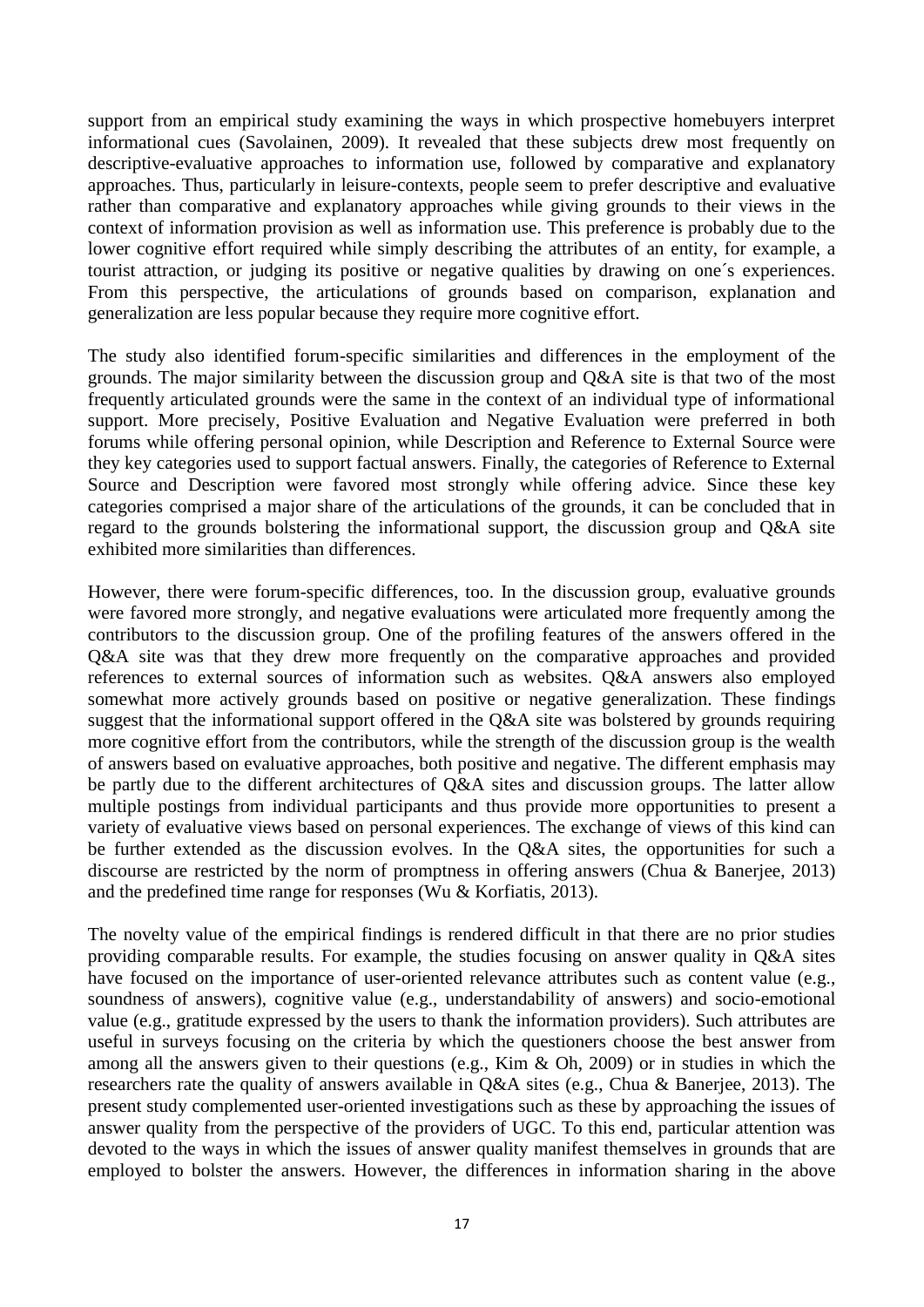forums may also be explained by others factors that are worth of further examination in the future. For example, the contributors may prefer discussion groups or Q&A sites on the basis of their personal experiences of how the opinions and advice provided to others are valued and respected in the virtual community. The preference for a venue of information sharing may also depend on the attitudes toward online forums of diverse types. For example, discussion groups may be perceived as arenas that are most suitable for the profusion opinions, while Q&A sites are expected to serve better the ends of providing facts.

The findings of the present study primarily contribute to the basic research of information sharing. However, the empirical results also have practical implications. The findings can be used in information literacy education to demonstrate the potential and limitations of UGC as an information source. Because UGC may provide biased reviews, successfully navigating Q&A sites and discussion group threads requires that users develop a new kind of information literacy, combining a threshold of acceptable risk and developing a sense of what (or how many) reviews triggers the formation of an opinion. Even more broadly, the empirical findings are potentially relevant for users evaluating the relevance and credibility of UGC available in online forums.

## **Conclusion**

As platforms of UGC, discussion groups and Q&A sites offer a wide variety of informational support for leisure-related decision-making. Although such support is primarily based on the provision of personal opinions, UGC may importantly complement more traditional information sources such as printed travel guidebooks by offering access to authentic experiences reported by people.

As an exploratory study of the provision of UGC, the present investigation is limited in that it focuses on a single topic of leisure-related information sharing from the perspective of informational support provided to prospective travelers to Italy. To substantiate the above picture, important questions of further research include they ways in which people create UGC to help strangers in online forums, as well as their motivations to help others by bolstering the answers with grounds of some kind. We may assume that users who have benefited from discussion and Q&A travel resources can be motivated to make useful contributions themselves, thus willing to a virtuous circle: those who benefit from the wisdom of a community contribute their wisdom as well. Finally, from the perspective of the users of UGC, relevant questions include the criteria by which people evaluate the credibility and usefulness of informational support available in online forums, and the extent to which support of this kind actually influences their decisions, positively or negatively.

#### **References**

Adamic, L., Zhang, J., Bakshy, E. and Ackerman, M. (2008). Knowledge sharing and Yahoo! Answers: Everyone knows something. In Proceedings of the  $17<sup>th</sup>$  ACM Conference on the World Wide Web (pp. 665-674). New York: ACM Press.

Arsal, I., Woosnam, K.M., Baldwin, E.D., & Backman, S.J. (2010). Residents as travel destination information providers: an online community perspective. Journal of Travel Research, 49(4), 400- 413.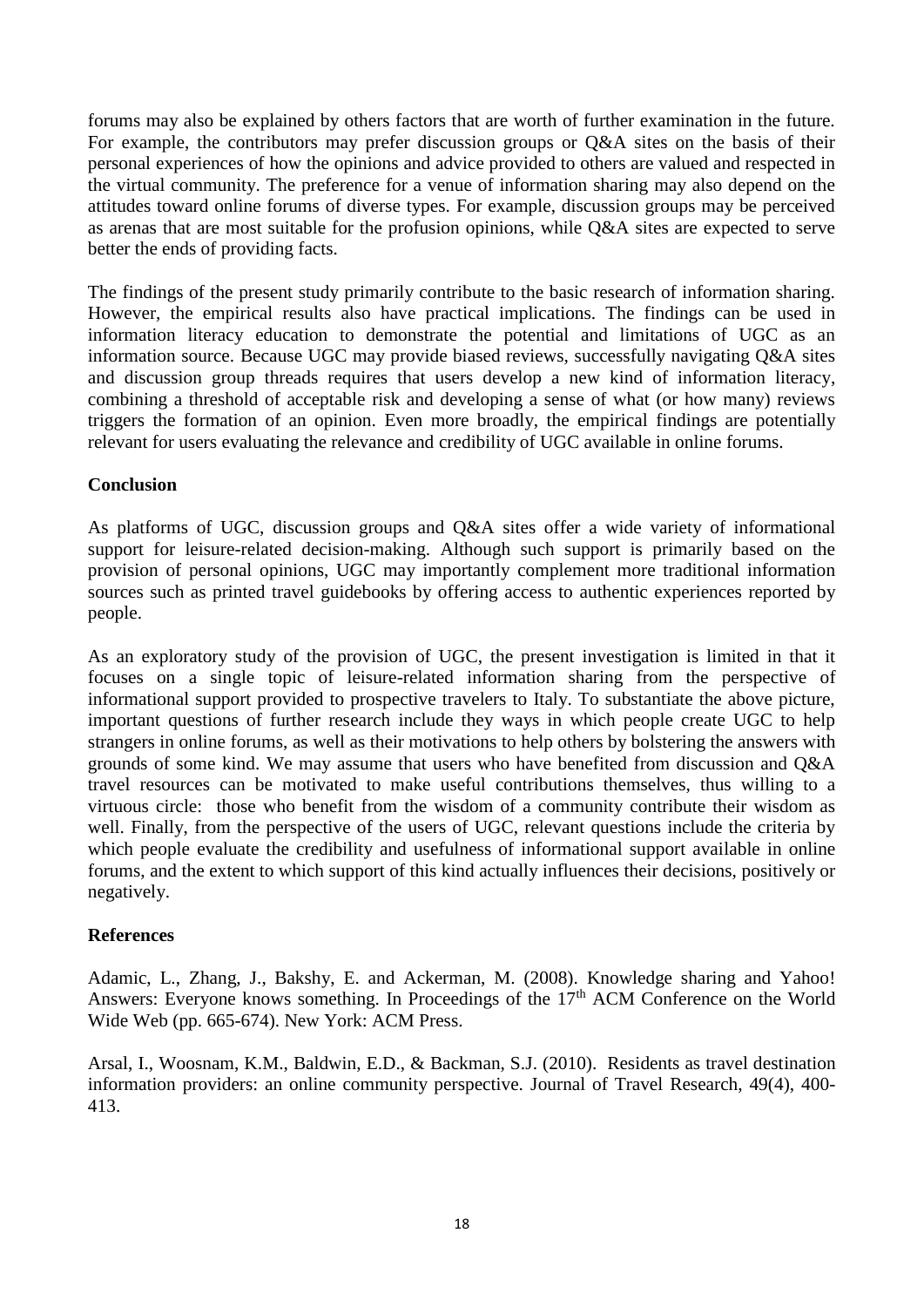Ayeh, J.K., Au, N. & Law, R. (2013). "Do we believe in TripAdvisor?" Examining credibility perceptions and online travelers' attitude toward using user-generated content. Journal of Travel Research, 52(4) 437-452.

Blackshaw, M., & Nazzaro, M. (2006). Consumer-generated media (CGM) 101: Word-of-mouth in the age of the web-fortified consumer. New York: Nielsen BuzzMetrics.

Burgess, S., Sellitto, C., & Cox, C. (2009). User-generated content (UGC) in tourism: benefits and concerns of online consumers. In: Proceedings of the 17th European Conference on Information Systems, Verona, Italy, June 8-10, 2009. Retrieved from http://is2.lse.ac.uk/asp/aspecis/20090035.pdf

Case, D.O. (2010). A model of the information seeking and decision making of online coin buyers. Information Research 15(4). Retrieved from http://informationr.net/ir/15-4/paper448.html

Chang, S-J.L (2009). Information research in leisure: implications from an empirical study of backpackers. Library Trends, 57(4), 711-728.

Chua, A.Y.K., & Banerjee, S. (2013). So fast so good: an analysis of answer quality and answer speed in community question-answering sites. Journal of the American Society for Information Science and Technology, 64(10), 2058-2068.

Cox, C., & Burgess, S., Sellitto, C., & Buultjens, J. (2009). [The role of user-generated content in](http://web.ebscohost.com/ehost/viewarticle?data=dGJyMPPp44rp2%2fdV0%2bnjisfk5Ie46bJPta6zSrGk63nn5Kx95uXxjL6qrUq3pbBIr6meTbinsFKvrp5Zy5zyit%2fk8Xnh6ueH7N%2fiVa%2botEiwrLNRr6ukhN%2fk5VXj5KR84LPfiOac8nnls79mpNfsVbKqtEquq7RMpNztiuvX8lXk6%2bqE8tv2jAAA&hid=27)  [tourists' travel](http://web.ebscohost.com/ehost/viewarticle?data=dGJyMPPp44rp2%2fdV0%2bnjisfk5Ie46bJPta6zSrGk63nn5Kx95uXxjL6qrUq3pbBIr6meTbinsFKvrp5Zy5zyit%2fk8Xnh6ueH7N%2fiVa%2botEiwrLNRr6ukhN%2fk5VXj5KR84LPfiOac8nnls79mpNfsVbKqtEquq7RMpNztiuvX8lXk6%2bqE8tv2jAAA&hid=27) planning behavior. Journal of Hospitality Marketing & Management, 18(8), 743-764.

Cutrona, C.E. & Suhr, J.A. (1992). Controllability of stressful events and satisfaction with spouse support behaviours. Communication Research, 19(2), 154-174.

Eichhorn, K. C. (2008). Soliciting and providing social support over the Internet: An investigation of online eating disorder support groups. Journal of Computer-Mediated Communication, 14(1), 67- 78.

Eysenbach, G., & Till, J. (2001). Ethical issues in qualitative research on internet communities. British Medical Journal, 323 (Issue 5-11 November), 1103-1105.

Gazan, R. (2011). Social Q&A. Journal of the American Society for Information Science and Technology, 61(12), 2301-2312.

Gursoy, D. & McCleary, K.W. (2004). An integrative model of tourists' information search behavior. Annals of Tourism Research, 31(2), 353-373.

Hwang, Y-H., Xiang, Z, Gretzel, U., & Fesenmaier, D.D. (2009), Assessing structure in travel queries. International Journal of Tourism & Hospitality Research, 20(1), 232-235.

Jansen, B.J., Ciamacca, C.C., & Spink, A. (2008). An analysis of travel information **s**earching on the Web**.** [Information Technology & Tourism,](http://www.ingentaconnect.com/content/cog/itt) 10(2), 101-118.

Kim, S-B., Choi, K.W., & Kim, D-Y. (2013). The motivations of college students´ use of social networking sites in travel information search behavior: the mediating effect of interacting with others. Journal of Travel and Tourism Marketing, 30(3), 238-252.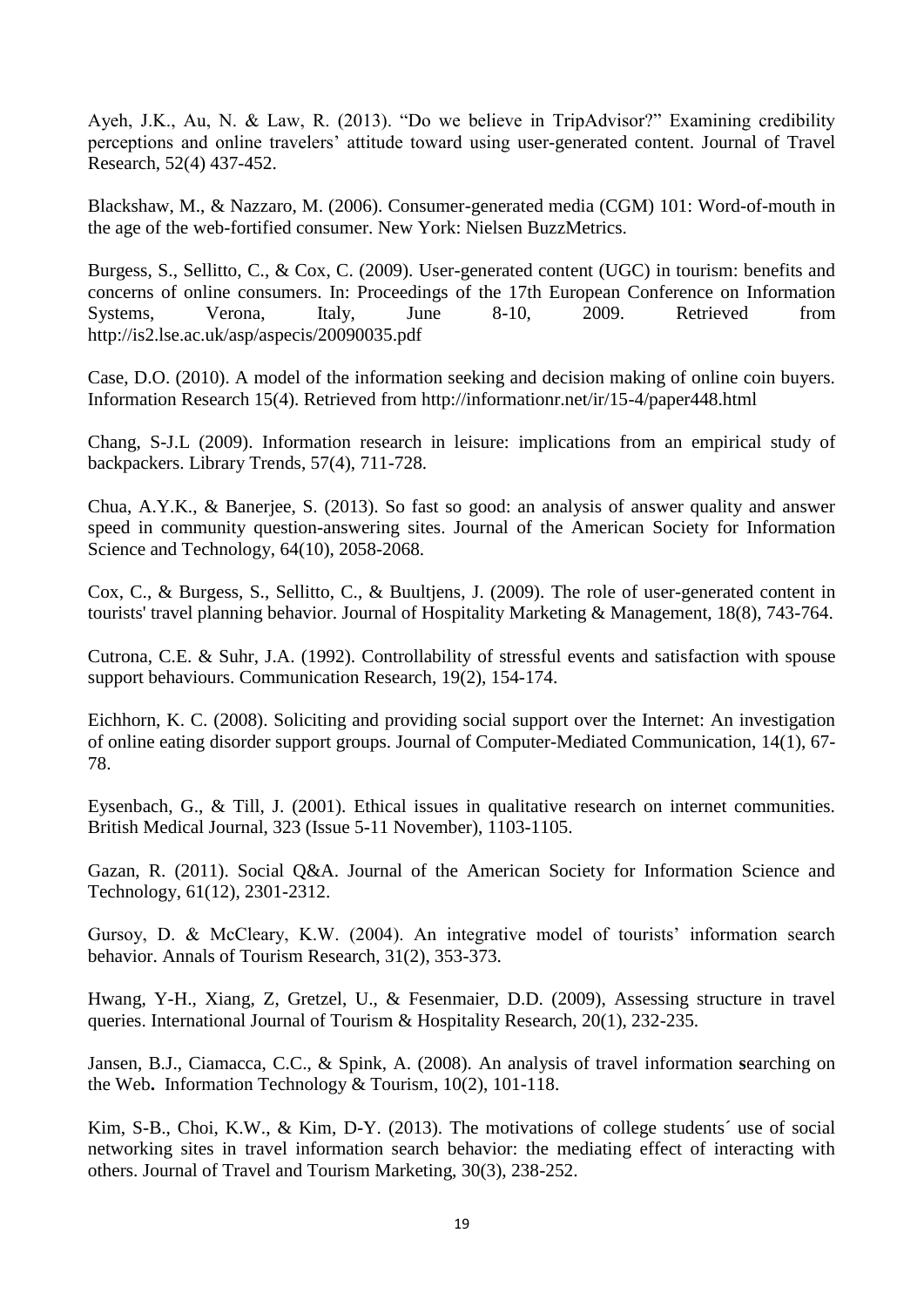Kim, S., & Oh, S. (2009). Users' relevance criteria for evaluating answers in a social Q & A site. Journal of the American Society for Information Science and Technology, 60(4), 716–727.

Lee, C.P. & Trace, C. (2009). The role of information in a community of hobbyist collectors. Journal of the American Society for Information Science and Technology, 60(3), 621-637.

Lincoln, Y.S., & Guba, E.G. (1985). Naturalistic inquiry. Newbury Park, CA: Sage.

Matzat, U. (2004). Academic communication and internet discussion groups: transfer of information or creation of social contacts? Social Networks, 26(3), 221-255.

Miles, M.B., & Huberman, A.M. (1994). Qualitative data analysis: An expanded sourcebook (2<sup>nd</sup>) ed.). London, UK: Sage.

O`Connor, L.G. (2013). Investors' information sharing and use in virtual communities. Journal of the American Society for Information Science and Technology, 64(1), 36-47.

Oh, S. (2012). The characteristics and motivations of health answerers for sharing information, knowledge, and experience in online environments. Journal of the American Society for Information Science and Technology, 63(3), 543-557.

Savolainen, R. (2001). "Living encyclopedia" or idle talk? Seeking and providing consumer information in an Internet newsgroup. Library and Information Science Research, 23(1), 67-90.

Savolainen, R. (2009). Interpreting informational cues: an explorative study on information use among prospective homebuyers. Journal of the American Society for Information Science and Technology 60(11), 2244-2254.

Savolainen, R. (2010). Dietary blogs as sites of informational and emotional support. *Information Research* 15(4). Retrieved from [http://InformationR.net/ir/15-4/paper438.html](http://informationr.net/ir/15-4/paper438.html)

Savolainen, R. (2011). Requesting and providing information in blogs and internet discussion forums. Journal of Documentation, 67(5), 863-886.

Savolainen, R. (2012). The structure of argument patterns on a social Q&A site. Journal of the American Society for Information Science and Technology, 63(2), 2536-2548.

Shah, C., Oh, S., & Oh, J.S. (2009). [Research agenda for social Q&A.](http://search.proquest.com/lisa/docview/57691090/133A820528C51F37F7/37?accountid=14242) Library & Information Science Research, 31(4), 205-209.

Sun, Y., Fang, Y., & Lim, K. (2012). Understanding sustained participation in transactional virtual communities. Decision Support Systems, 53(1),12–22.

Werthner, H., & Ricci, F. (2004). E-Commerce and tourism. Communications of the ACM. 47(12), 101-105.

World Tourism Organization (2011). UNWTO tourism highlights. 2011 Edition. Madrid, Spain: World Tourism Organization (UNWTO). Retrieved from http://mkt.unwto.org/sites/all/files/docpdf/unwtohighlights11enlr.pdf